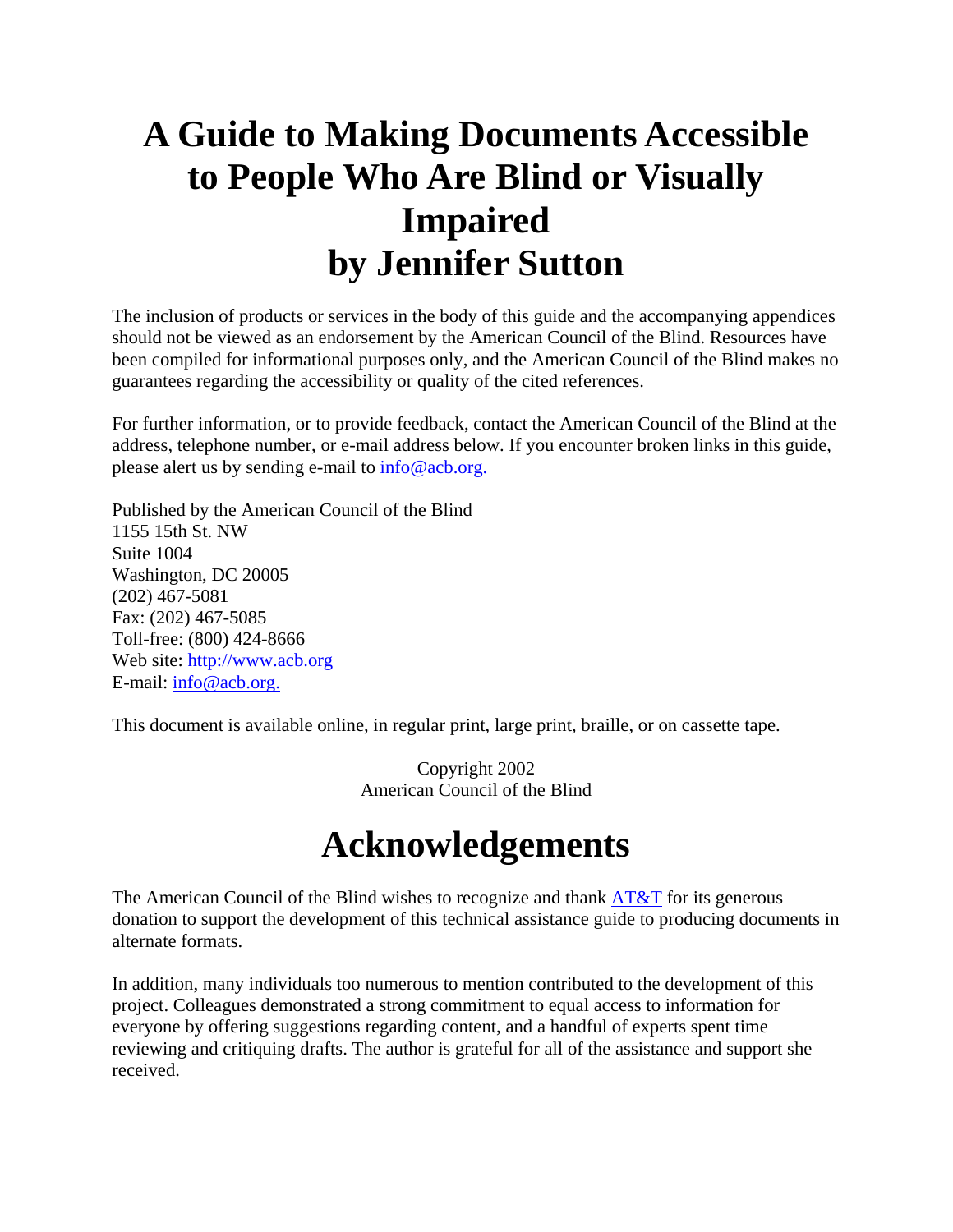## **Table of Contents**

I. Getting Started Who Will Find this Technical Assistance Guide Helpful? Why Provide Your Documents in Accessible Alternate Formats? How to Use This Guide Factors for Selecting the Format(s) to Offer Statistics Concerning the Blind and Visually Impaired Population Purpose and Portability **Quantity** Assistive Technology Securing Customers' Personal Information Who Should Do the Work? Performing the Work In-House Hiring a Contractor II. How to Design with Access in Mind A Word About Wizards Dos and Don'ts of Word Processing Special Kinds of Documents and Formats Thinking About Images III. Providing Large Print Deciding on the Number of Copies Formatting and Printing for Large Print Readers Labeling and Binding Large Print Documents IV. Providing Braille Braille Translation Software and Word Processing Techniques Making Visual Information Accessible to Braille Readers Embossing, Binding, and Labeling Braille Documents V. Providing An Audio Version of the Text Selecting a Reader Recording Tips Choosing a Tape Format Providing Audio Files on Compact Disc Choosing a File Format for a Computer or the Internet Including Place Markers in Audio Formats Copying, Labeling, and Packaging Audio Products VI. Providing Electronic Documents Word Processing for Maximum Flexibility Distributing a Text File Sending Information via E-mail Putting a Braille File Online Providing Electronic Files on Compact Disc Creating Accessible Web Sites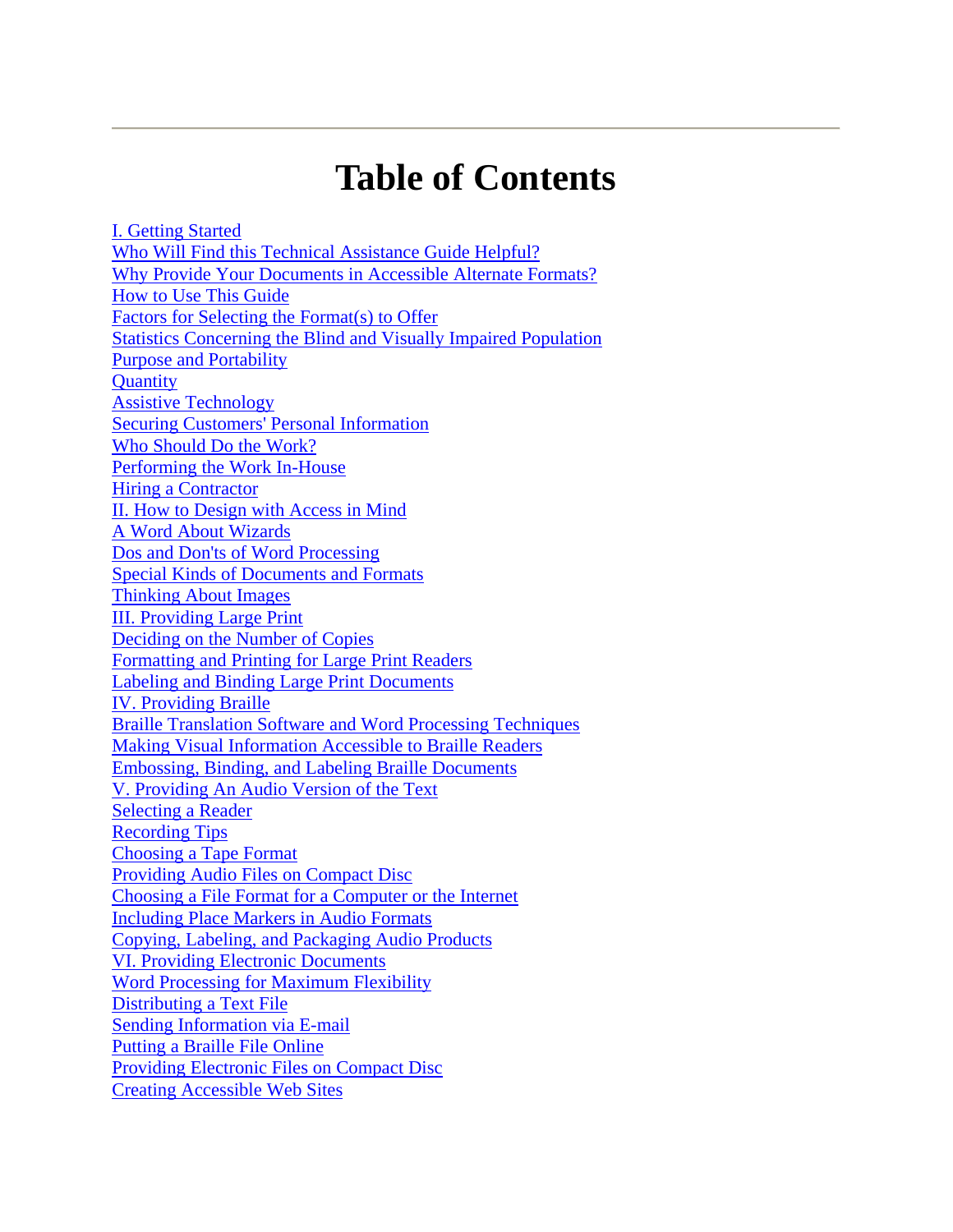# **I. GETTING STARTED**

**This document contains a comprehensive discussion about how to make print and electronic information available to people with visual impairments in a variety of accessible formats. Consumers who have limited vision or are totally blind have unique access needs. These needs depend on the amount of vision each person has for reading. Some people have usable vision, allowing them to read large print. Others choose to read braille on paper, while a third group prefers to use a computer with synthetic speech, or refreshable braille display, to read electronic documents.** 

**To make a text accessible, it is usually necessary to provide it in several formats. Alternate formats include large print, braille, audio tape, and electronic file. Even within these four categories, there are choices that are most appropriate, depending on a number of factors.** 

**The process of developing alternate format documents can initially seem somewhat daunting and difficult. You will discover that some formats are easier to produce than others, but all formats need to be considered since some of the ones that take more effort to produce are essential for those who need them. Regardless of the alternate formats you are producing, the process will be easier if you think about it early, perhaps even during the writing phase. We urge you to take alternate format production as seriously as you would the production of a document in print. After all, the look, sound, and feel of your final product represent you to blind people in the same way that a print document represents you to sighted people. Fortunately, modern computers, when properly used, make this task easier. It is our purpose to offer helpful guidance in order to make the preparation of alternate format documents as straightforward as possible.**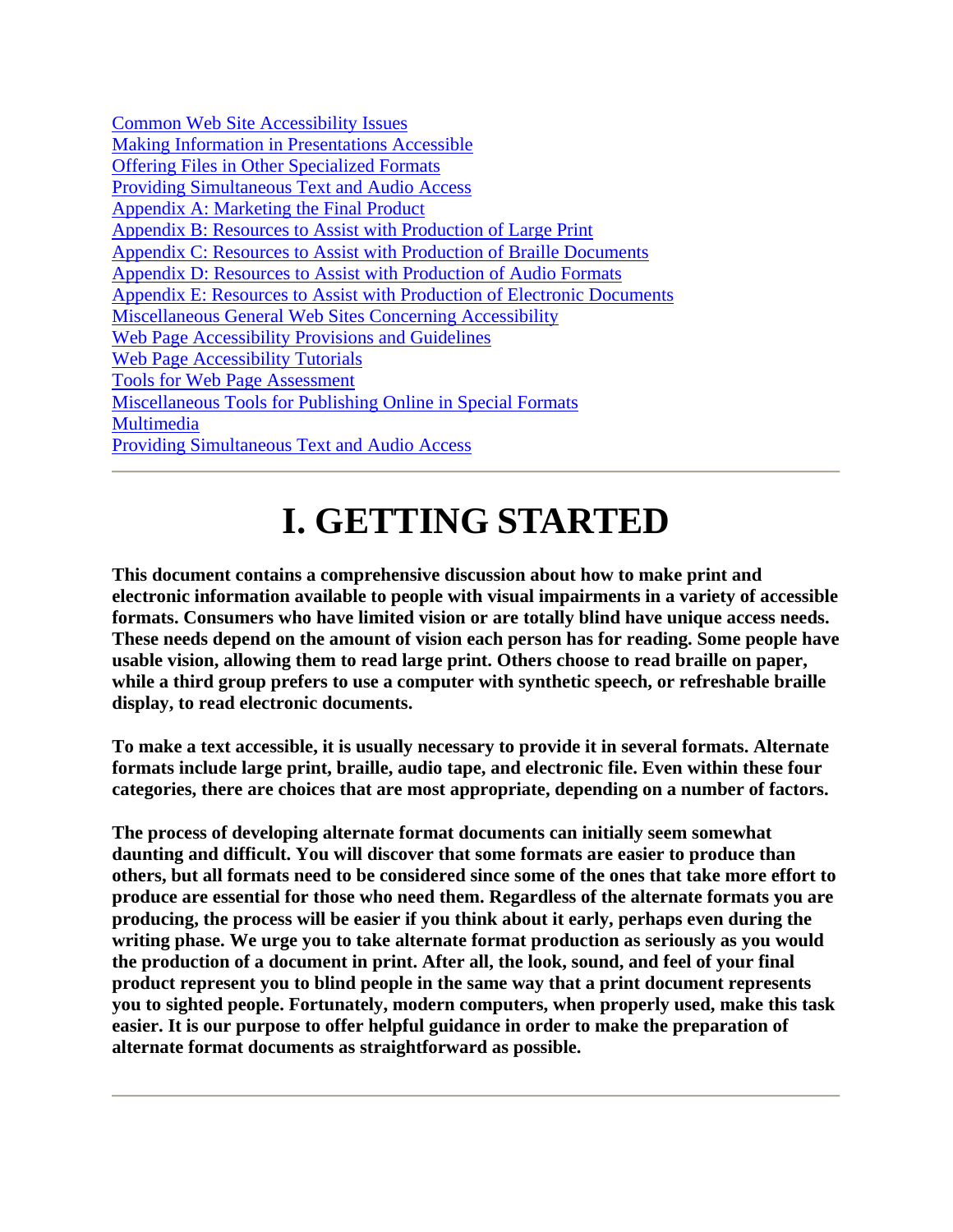## **Who Will Find this Technical Assistance Guide Helpful?**

**You will find this guide helpful if:** 

- **You need to make the manual for a piece of software or an appliance accessible to blind or visually impaired customers;**
- **You have been asked to find out how your company will provide bills that blind customers can read either with or without their computers;**
- **Your company is preparing for a conference, and you need to provide braille and large print handouts;**
- **You are a blind consumer who is advocating that a company make documents available to you in a form you can read;**
- **You want to offer a braille menu to the blind customer who comes into your restaurant;**
- **You are wondering how to enable blind customers to read forms or tables; or**
- **You want some basic guidance about how to make it easy for blind people to use a World Wide Web site.**

**While we cannot possibly discuss every kind of document here, you will find suggestions that will at least get you started. You will also be directed to other resources that may provide more detail about what to consider for a specific document type.** 

**Many federal and state laws require that accessible documents be provided in certain situations. Some examples include Section 508 of the Rehabilitation Act, Section 504 of the Rehabilitation Act, Section 255 of the Telecommunications Act, and Titles II and III of the Americans with Disabilities Act. Obligations to provide accessible documentation can vary, depending on factors such as when the document was produced, who is furnishing the document, for whom, etc. A complete analysis of the laws and regulations pertaining to the provision of accessible documentation is beyond the purpose and scope of this guide. Here, we will provide guidance on how to produce accessible documents.** 

#### **Why Provide Your Documents in Accessible Alternate Formats?**

**Certainly, as we have seen, the answer to this question could be a simple one. Documents should be made accessible because federal and some state laws mandate doing so. But we hope and expect that you will make documents available to blind and visually impaired people because you are eager to attract this group as loyal customers and because it's the right thing to do. Having equal and timely access to written information is absolutely critical for blind and sighted people alike.** 

**What you may not realize is that offering accessible information to this consumer group gives you a chance to effectively target this population with its buying power. If you**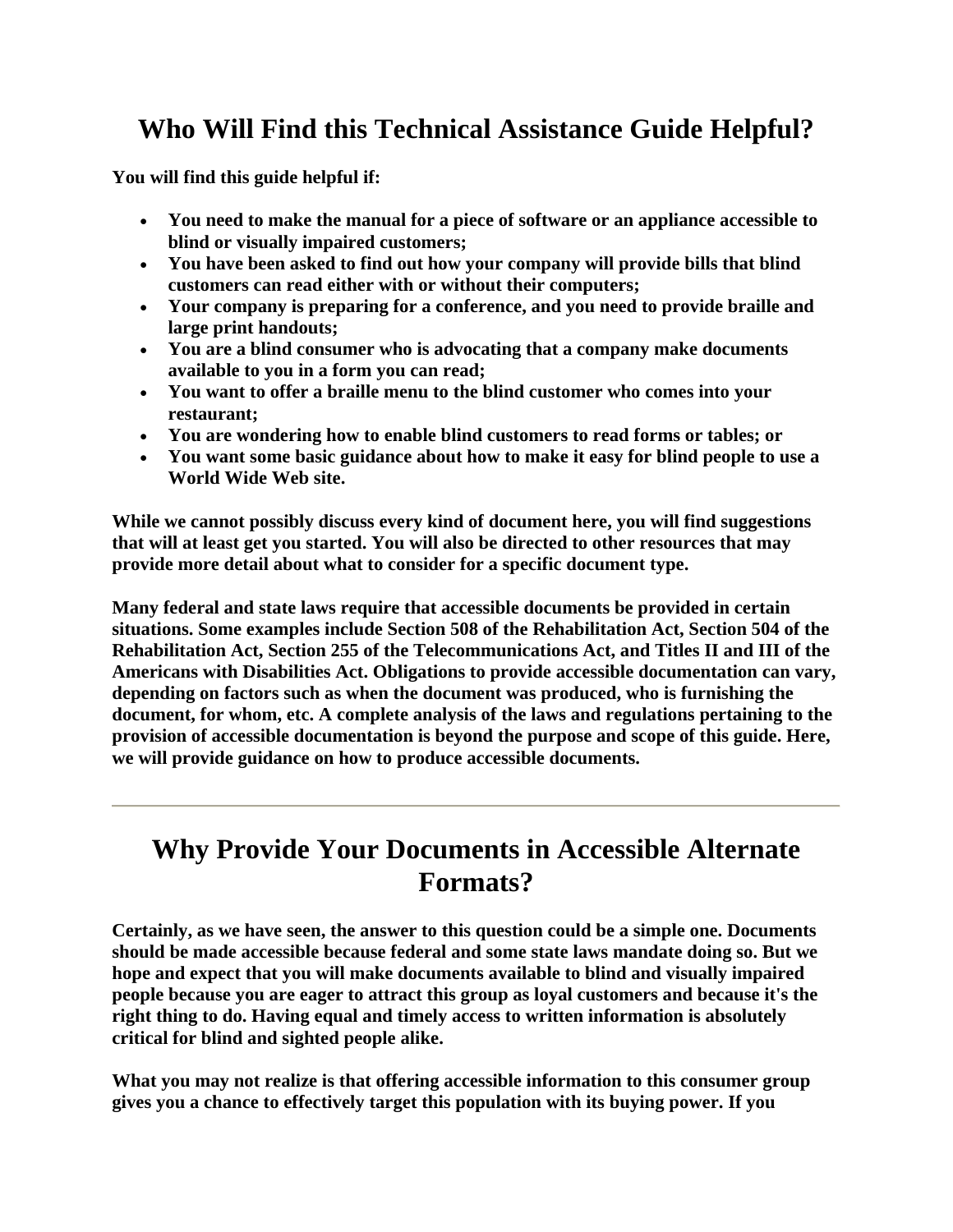**publicize how blind consumers can obtain accessible information, you will expand your customer base, and these customers are sure to spread the word about a company's obvious commitment to access. Blind consumers are willing to support companies that promote independence and maximize an individual's abilities.** 

**Regardless of why you want to learn how to make information accessible, you will find tips and tricks here that will make the process much easier. For example, you will find specifications to consider as you develop a contract, resources to help locate experienced companies, and a few strategies to use to market and distribute completed alternate format publications.** 

### **How to Use This Guide**

**In order to get the most out of this guide, you are encouraged to carefully read through this introductory section, as well as the next section, "How to Design with Access in Mind." Important concepts are introduced that apply to all of the alternate format options. After you understand the basic principles described in these two sections, you can read the additional sections that best meet your needs. At any point in the process, you can find helpful references and resource links in the appendices. A discussion of strategies to assist with the marketing of the final product is located in Appendix A.** 

**This technical assistance guide has been designed to be consulted on the World Wide Web. The online version provides many interactive links and can be found at the website of the American Council of the Blind. A number of links are cited in the body of the document, but the appendices contain the majority of the online resources to which you may wish to refer.** 

**The American Council of the Blind is pleased to provide this document on its web site in HTML and as a braille file for use with a computer's refreshable braille display or portable note-taker. The braille file is offered to facilitate access for blind consumers. Regular print, large print, audio tape, and hard copy braille will be provided upon request.** 

#### **Factors for Selecting the Format(s) to Offer**

**When we begin to consider how to provide accessible documents to people who are blind or visually impaired, one of the first steps is to decide which formats will be offered. Unlike documents for sighted people who need legibly printed texts that are appealing in their presentation, blind or visually impaired people have needs that relate to what level of reading vision they have, what assistive technologies they will use, and where they will need to access the information. You may simply decide to offer large print, braille, and cassette**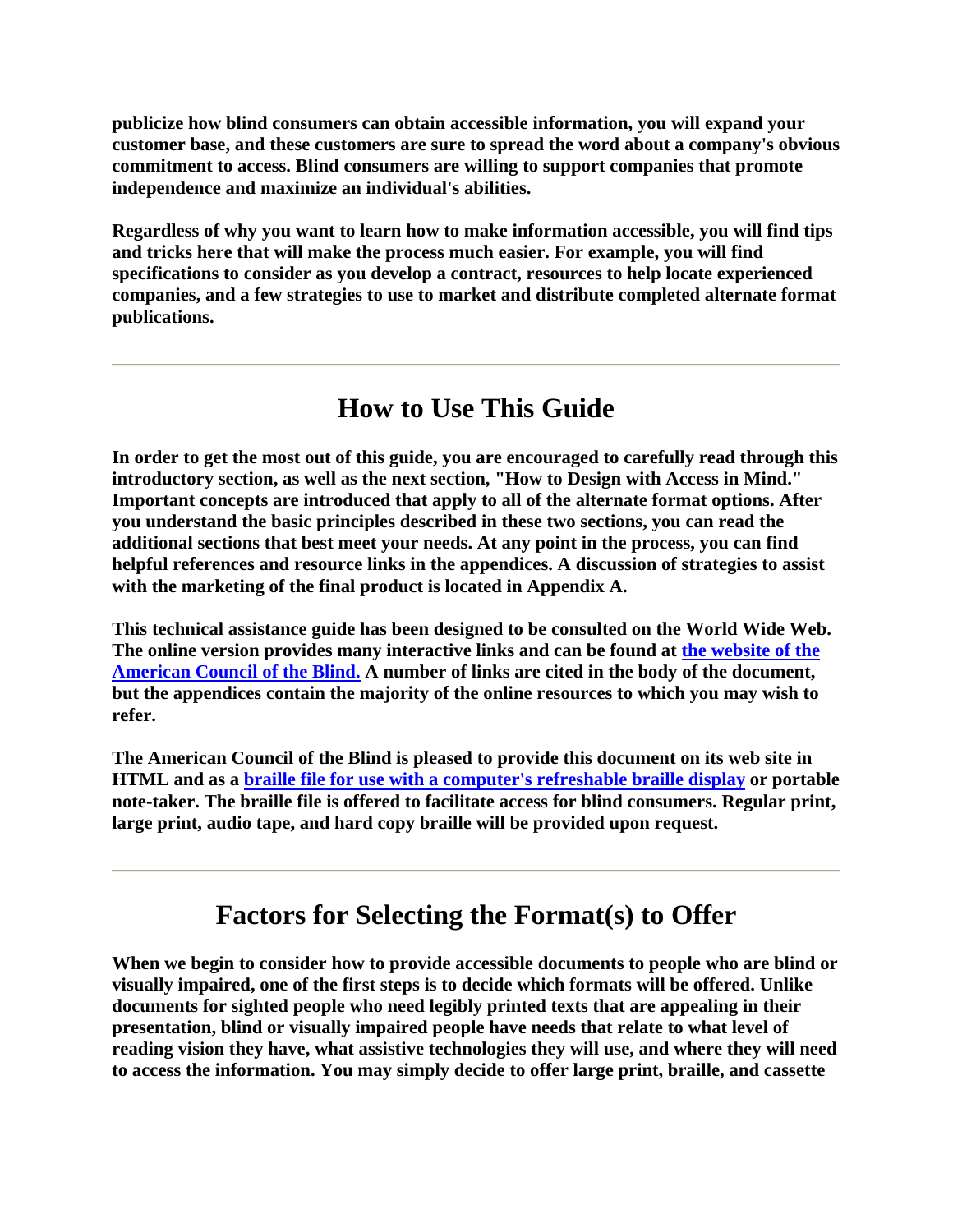**tape, as outlined in various regulations; however, combining one or two of these formats with an electronic document type can allow for maximum flexibility and some cost-savings.** 

**One of the best methods to determine which formats to provide is to contact a representative sample of customers who are blind or visually impaired. Consumer groups, like the American Council of the Blind, and other local organizations serving blind people, often provide suggestions directly, or they may guide you to individuals willing to give advice. In addition, if texts are being prepared for an activity that requires people to register, the registration process can be used to ask blind people about their format preferences. What follows is a discussion of some of the issues and information you will want to consider.** 

#### **Statistics Concerning the Blind and Visually Impaired Population**

**One of the issues to be considered is the number of people who are looking forward to reading accessible documents. According to the American Foundation for the Blind's document, "Quick Facts and Figures on Blindness and Low Vision," "every seven minutes, someone in America will become blind or visually impaired." Additional statistics provided by the organization indicate that there are almost 8 million Americans with a visual impairment who have difficulty reading or are unable to read letters in regular print, even while wearing ordinary glasses. As a result, many in this group can benefit from clear print that is large enough to make it easy to read. As the population ages, it is reasonable to expect that the group of older individuals who are blind or have low vision will grow. Approximately 1.5 million people within this group are considered to be legally blind, and this population is the primary audience for whom alternate format publications are intended. Generally, a significant number of individuals who are legally blind find large print or audio texts helpful, while some 8-10 percent of the group use braille as a reading medium. Almost 200,000 people with a severe limitation in seeing have access to the Internet, and many of them use a computer on a regular basis.** 

#### **Purpose and Portability**

**Thinking about the purpose of the document and the circumstances under which it will be read often determine which alternate formats are most appropriate. When possible, providing choices to enable blind and visually impaired people to be flexible about the format they prefer in different situations is ideal. Talking to the person or to groups of consumers about preferences ahead of time can result in innovative compromises and access solutions that might not be readily apparent at first. Asking questions like these may help to make the appropriate format choices clear.**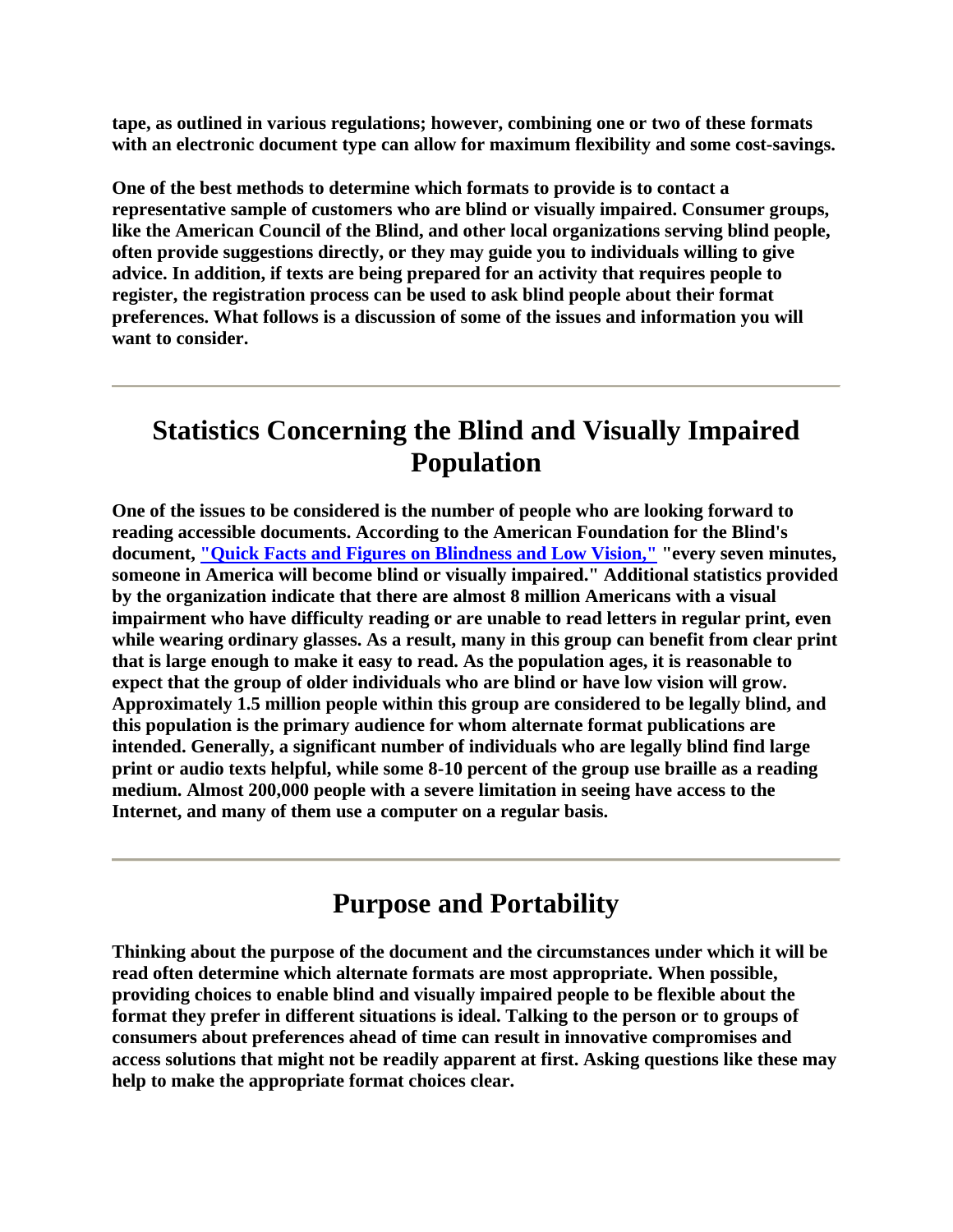- **Is this a document that is likely only to be read once and then discarded?**
- **Are you producing text that will need to be searched?**
- **Are readers likely to be technologically sophisticated?**
- **Is this information that must be retained and reviewed over a number of years?**
- **Will someone need to interact with others while reading the document?**
- **Will customers need to complete and return the document to you?**

**The need to read a document only once suggests that all four formats should be considered, and appropriate ones should be made available depending on where the information will be read. If someone needs to read an agenda during a meeting, for example, an audio tape is not ideal, unless the tape is distributed ahead of time. In this situation, braille or large print may be the best choices, or if the agenda is available beforehand, the person may prefer to download the electronic file into a portable reading device for review during the meeting. Like sighted people, blind individuals want to follow along with the text and fully participate. Understandably, handouts may continue to change until close to the time of the meeting, so time pressure may become a concern. But good planning and communicating in advance with blind or visually impaired attendees will result in a better experience for everyone.** 

**If sighted people would like to review the text periodically and refer to it over time, allowing blind people to choose among large print, braille, audio, and electronic file is best. If the information needs to be searched, electronic files may be the best way to make searching possible.** 

**If the document needs to be carried from place to place, such as a conference program, and it is a long document, it may be unwieldy to carry in braille and to store for future reference. Readers might appreciate the option of having a shorter calendar portion in braille, and then being able to load an electronic file of the full program into a portable note-taking device so that it can be quickly searched and reviewed.** 

**Ideally, forms will be generated so that individuals can complete them independently. Distributing a form as a text file makes working with the form effortless for blind or visually impaired users in comparison to other alternatives. People can enter their responses, print out the document, and submit the form, though retaining formatting is difficult. Since interactive forms are increasingly offered in HTML on the World Wide Web for everyone, this is certainly another option, assuming that the interactive form has been created according to accessible web page design principles. Offering a form on a web page for everyone to complete using a specialized format requiring a specific plug-in to allow users to complete the form can present problems. Although the ability to provide accessible forms is progressing, the completion of automated forms like these still has some limitations. Today, completing them often requires the installation of a plug-in and a commitment to a particular computer operating system. Also, blind and visually impaired computer users need, but may not have, the most up-to-date specialized technology available. If the text in such forms is not generated properly, it can become jumbled and difficult to interpret even when converted by an accessibility plug-in.**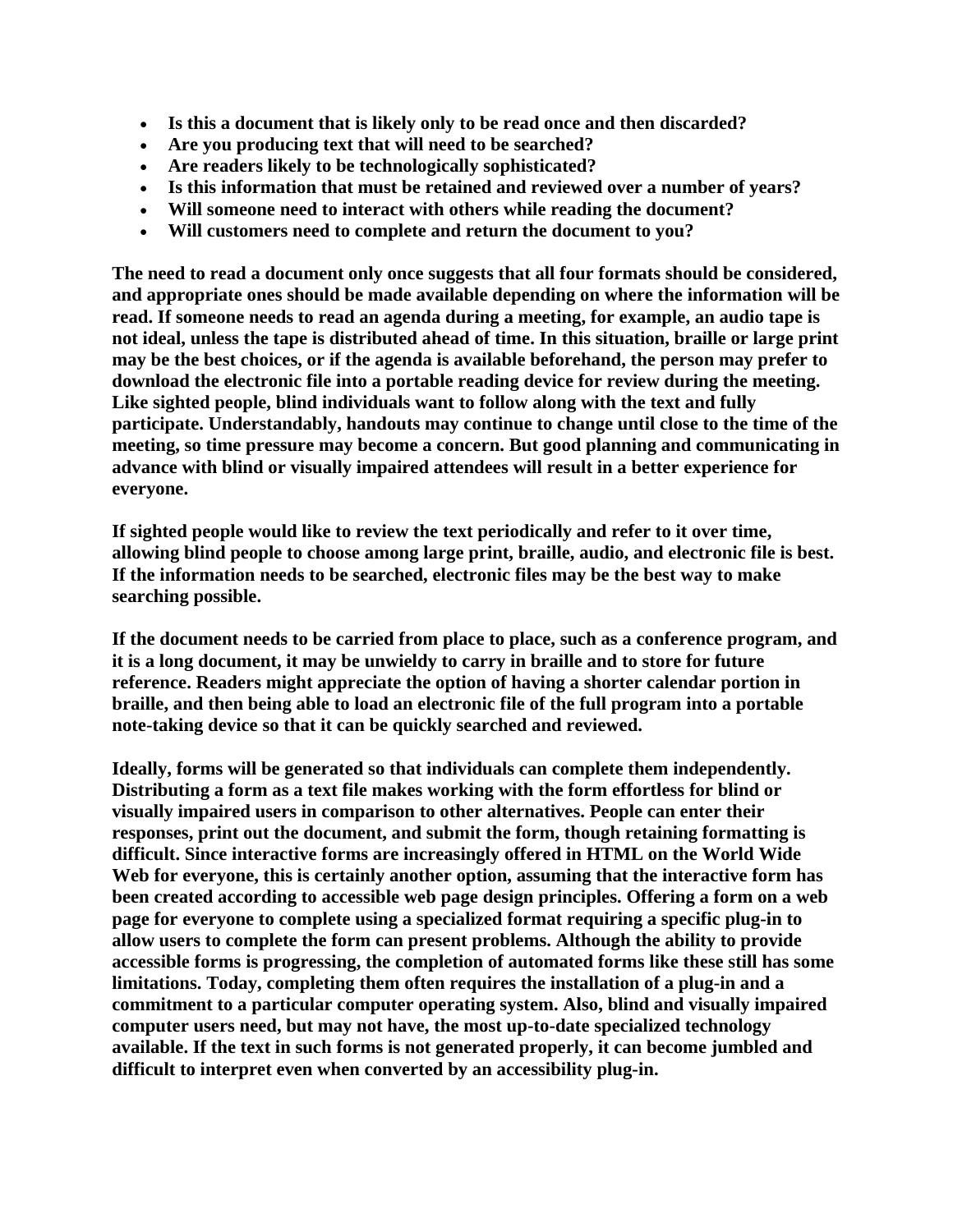## **Quantity**

**Deciding how many copies of each format to produce will depend, to some extent, upon whether the work is being done in-house or whether a contract is being established to have it done. For example, printing material in large print on demand is not difficult. Copying an accessible file onto a diskette or compact disc and then duplicating that product is increasingly easy to do and relatively inexpensive. Certainly, presenting a document online is one of the easiest ways to make copies freely available.** 

**But deciding how many copies to produce in large print, in braille, or on cassette or compact disc is a matter of guesswork and some trial and error. To see some statistics concerning the blind and visually impaired population, be sure to read the section above entitled "Statistics Concerning the Blind and Visually Impaired Population."** 

**Here are some additional suggestions that may be helpful.** 

**One strategy, which may be useful for distributing braille, would be to have a few copies produced. Then, keep an electronic copy of the master braille file. An electronic braille file is basically just like any other computer file, except that it has an unfamiliar three-letter extension, and it looks rather strange if opened in a typical word processor. A contractor can easily generate additional paper copies from the electronic file upon request. Updating information that changes frequently, such as the text of a menu, is important and appreciated by blind customers.** 

**A restaurant might want to have a handful of copies of its menus available in braille. A hotel could keep several copies of its local area guide and hotel directory on hand in both large print and braille for guests. Then, if either the restaurant or hotel has a larger group of blind visitors, it is not difficult to provide more copies for them.** 

**If you contract to have your alternate format production needs met, the companies with which you choose to work can often advise about the quantities needed. Clearly, the advice you receive will be especially on target if the chosen contractor has previously produced documents with a similar purpose and audience.** 

#### **Assistive Technology**

**People who are blind or visually impaired use various assistive technologies to enable them to access printed texts. Assistive technologies can make text accessible, but they cannot render graphics or graphical images in meaningful ways without textual information or representations that web page designers or document producers must provide. Assistive**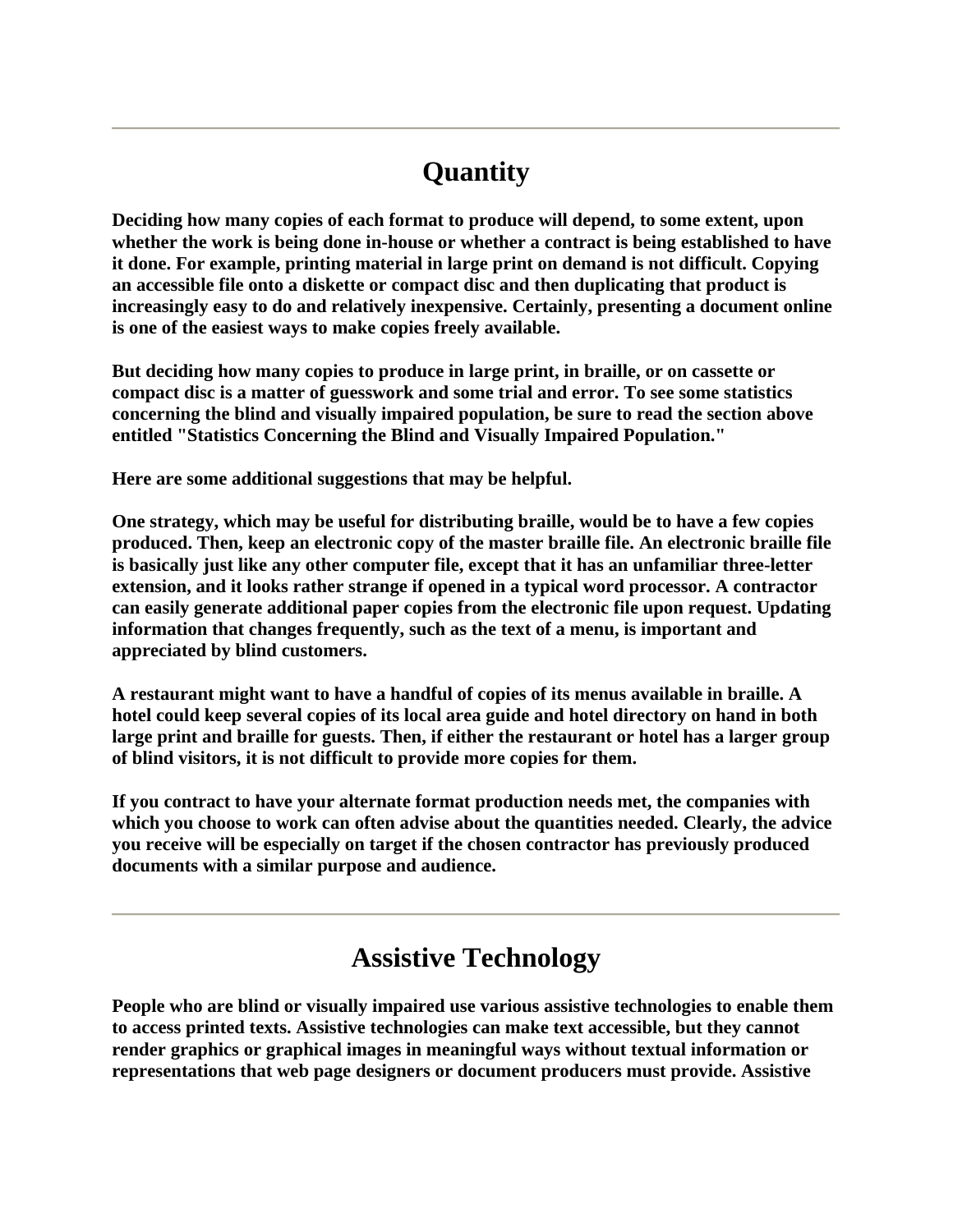**technologies typically magnify print, verbalize text aloud in synthetic speech or from a recording, or give the user access to braille.** 

**Those who read large print may be able to read a document with the aid of prescription lenses, but others may use handheld magnifiers for reading. Some of those who read large print use a closed circuit television (CCTV) at home or in an office. A CCTV is equipped with a camera that enlarges the print and projects it onto a television-like screen. Those who read large print may also have software to enlarge the print displayed on the computer's monitor.** 

**Braille readers may read braille on paper or they may have access to a device that can display refreshable braille. Refreshable braille displays allow the reader to scroll through the text in an electronic file. Pins on the display move up and down, as needed, in order to generate the braille "dots" that form the letters read with the fingers. Refreshable braille displays can be found as part of portable note-takers that are small machines that typically function for blind people like handheld personal data assistants do for sighted people. Refreshable braille displays may also be attached to a desktop computer. Braille on paper is generated by using software to translate the text into braille and then using a braille printer, known as an embosser, to produce the paper copies.** 

**Audio recordings are generally produced on cassette tape, but compact discs may be used in some circumstances, particularly as tape production and duplication become more difficult. Blind people may use commercially available tape recorders or stereos to listen to recorded texts, or they may use specialized half-speed, four-track cassette players which many blind people have available. You may wish to use this non-standard format to produce cassette tapes, especially if the document you are recording is longer than 90 minutes. Companies that regularly produce audio tapes for blind people are familiar with the logistics of providing recordings in this specialized format.** 

**Electronic files may be read using a refreshable braille display attached to a computer, using a portable note-taker, or using synthetic speech. Synthetic speech may be built into a portable note-taker, or it may be produced using software and a voice synthesizer installed on a computer. Basically, a blind person who uses synthetic speech is able to hear all of the textual information that is displayed on a sighted person's screen. Electronic files can be distributed to blind people on World Wide Web pages, by e-mail, on diskettes, or on compact discs. Sometimes, producing an accessible electronic document can give the user the most flexibility since an electronic file can be searched, reviewed, and manipulated.** 

### **Securing Customers' Personal Information**

**Many companies do not need to consider customer privacy, but those who do must take this issue seriously, regardless of the alternate format being produced. Customer privacy is particularly important when a company is providing items like bills or bank statements. Offering this information in large print or braille, or via online access, are all certainly**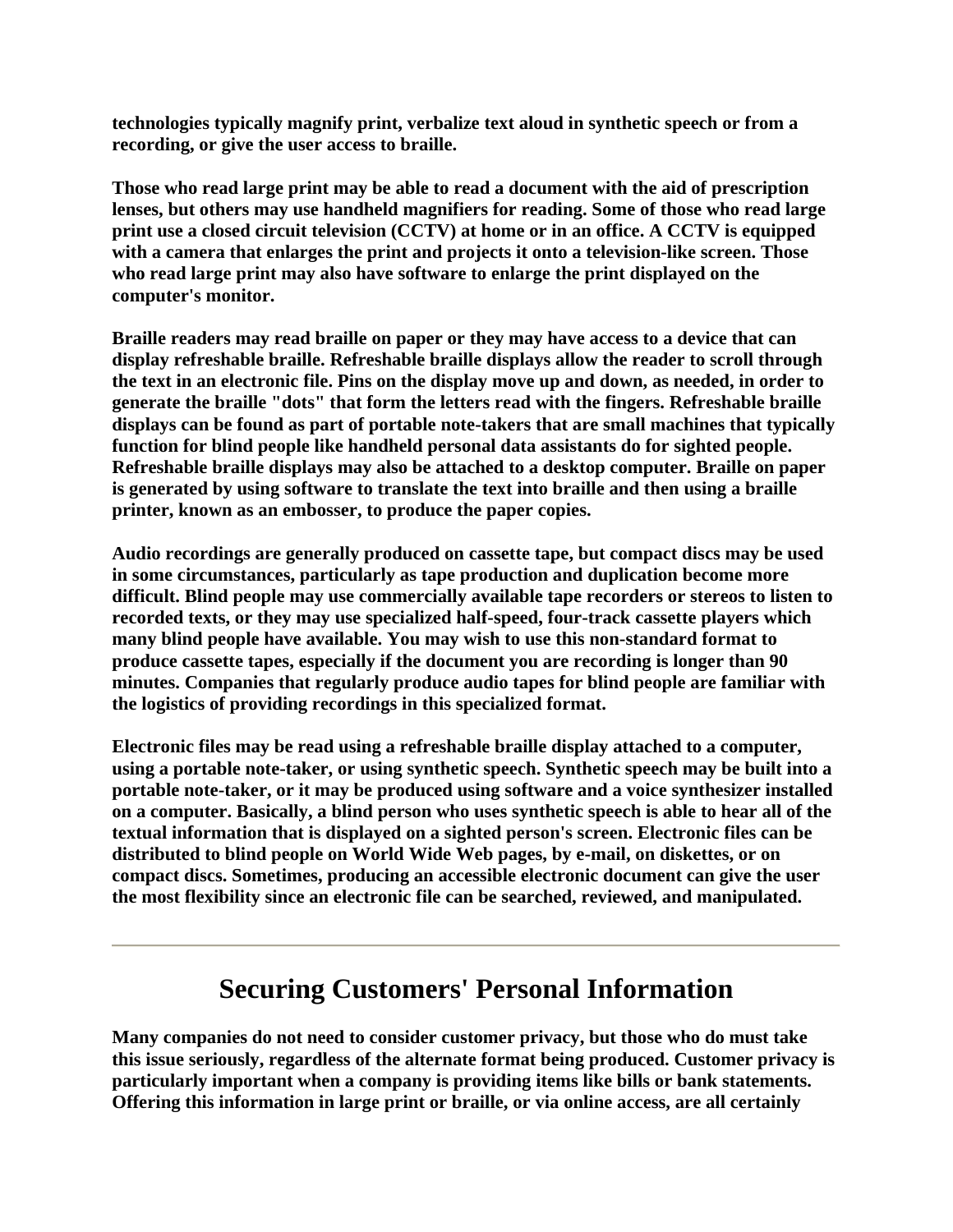**options. What is most important is that the information be transmitted privately, accurately, and in a timely fashion. Blind people appreciate the opportunity to handle financial transactions and maintain written records of such transactions without relying on the assistance of sighted readers.** 

**If you contract to have documents produced in alternate formats, be sure to have your contractor sign an agreement to prevent the disclosure of private information. Here are some specific suggestions about each format choice.** 

**Simply enlarging and copying a statement on a copy machine tends to yield unsatisfactory results. The print must be large, clear, and dark to enable people with low vision to read it.** 

**Methods for producing braille are dependent upon the computer hardware and software used to create the document in print. If bank statements, for example, are generated from a specialized computer system or software, a company may need to have an interface developed to facilitate the generation of braille using translation software and a braille embosser. While printing a statement in regular print and then using a scanner to scan it for production into braille might seem to be an option, scans of documents with columns and numbers frequently result in a text with errors.** 

**Listening to private information read aloud on a recorded medium is the least ideal of all the format options. This approach allows others, such as those who read the information aloud, to have too much access to personal information, and tapes are difficult to search and review.** 

**Offering electronic access to private information may be the simplest approach since companies increasingly allow sighted customers to have the same method of access. This form of access is the most convenient for those who know how to use computers and notetaking devices. Though a growing number of blind and visually impaired people do have access to a computer and the Internet, providing this alternative may not suffice for every customer. When a company chooses to provide access to private information online, it is critical that a company pay close attention to web accessibility guidelines. Tables and columns, for example, must be formatted properly. Customers must be able to enter their passwords independently, and they must be able to navigate the site using the keyboard for all tasks. Note that when the World Wide Web Consortium's accessibility guidelines are followed, it becomes fairly easy to generate braille and large print documents from the electronic files used on the web site.** 

#### **Who Should Do the Work?**

**Deciding whether to contract with other companies that can produce alternate format documents or whether to do the work in-house requires some forethought. You may conclude that some production tasks can be performed in-house, while some of the document preparation should be done by companies with particular expertise. In general,**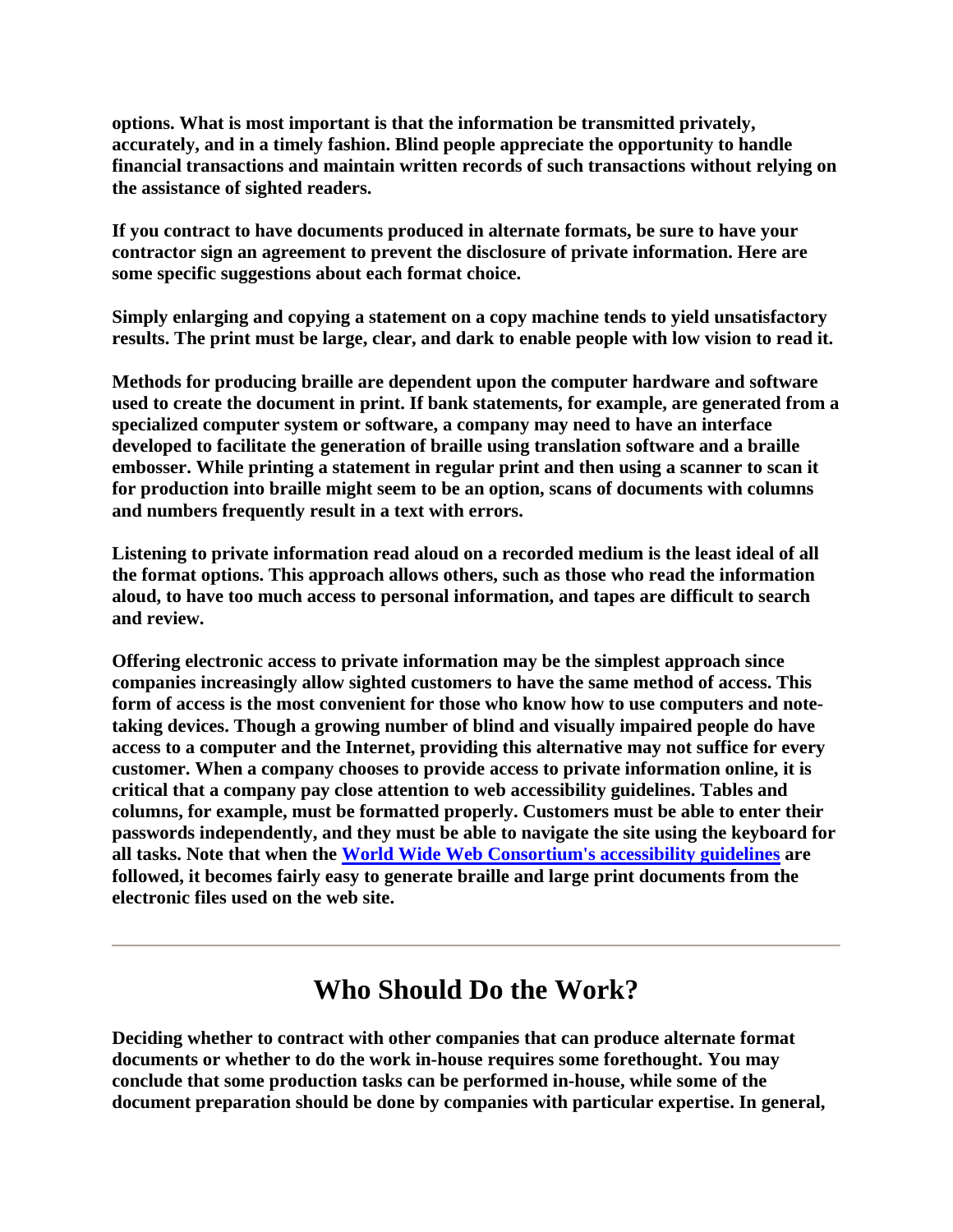**the master copy of large print materials and electronic documents can be produced inhouse. On the other hand, it may be more convenient and efficient to call upon the expertise of outside contractors familiar with the intricacies of producing text in Braille and in audio formats. Consider the following questions:** 

- **How many copies of each publication will you need?**
- **How frequently will you need to produce each document for a given customer?**
- **Will you be filling requests for accessible documents on an "as needed" basis?**
- **How often will you be revisiting the publication?**
- **Will you have a quick turn-around time?**

### **Performing the Work In-House**

**Consider producing alternate format documents in-house if:**

**The primary audience for your product is blind or visually impaired people;**

**You often need to provide accessible information to visually impaired personnel; or**

**You frequently produce similarly formatted documents using a word processor.**

**Also consider generating alternate format documents in-house if you have a staff member or two who:** 

**Has strong word processing skills and can understand the concepts necessary to produce high-quality large print**

**Has specific computer skills and is familiar with writing the code needed to design web pages**

**Has a clear, pleasant reading voice and is familiar with both the content and purpose of the material to be recorded**

**If you decide to produce some or all of the alternate format documents in-house, consider having qualified blind or visually impaired consumers review your work to suggest ways to improve the quality. It is especially important that a proofreader be hired to offer initial advice to assist with the smooth production of high-quality braille.**

**Each alternate format section in this guide has basic ideas to keep in mind. Links to additional references may be found in the appendices.**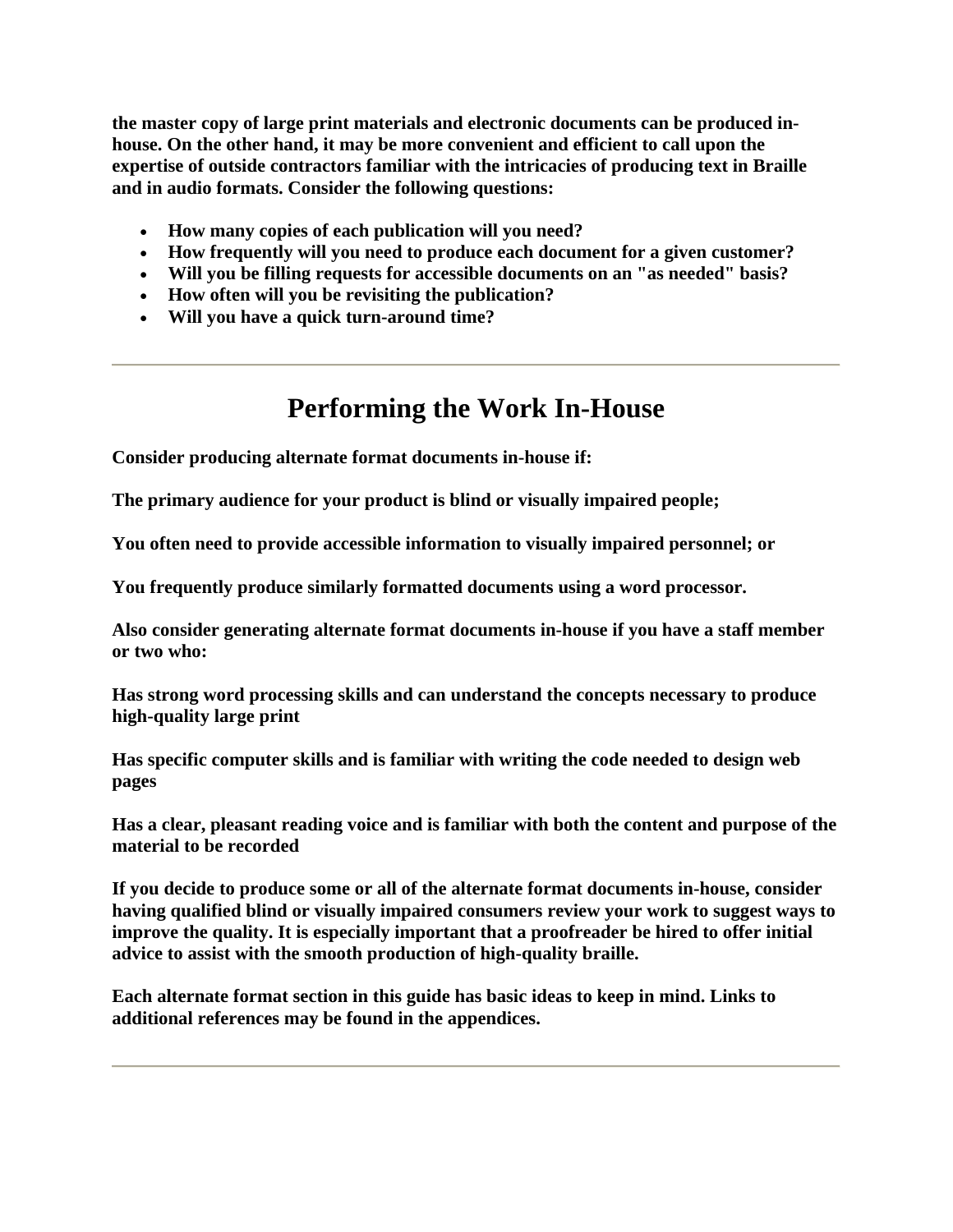## **Hiring a Contractor**

**Since accessible documents may only need to be produced upon request, or when the print publication is revised, we suggest you consider contracting out some parts of the process. As you will see, it is relatively easy to use word processing software to modify a regular print document and produce acceptable large print. Web masters or desktop publishing staff who pay careful attention to detail can convert electronically generated text into a format that a blind or visually impaired person can read.**

**But producing the other alternate formats, such as braille and audio file, requires some specialized skill and financial outlay. An organization that chooses to record an audio version of the text or emboss it in Braille will need to purchase and install braille embossing equipment, become familiar with specialized software, need a cassette duplicator, and have some audio production experience.**

**The American Council of the Blind maintains a number of resource lists that contain helpful general information about blindness and visual impairment, or about companies that provide products and services of interest. See the American Council of the Blind's Helpful Resources page.**

**The American Foundation for the Blind offers a comprehensive database on its web site that will guide you to local organizations that can assist with the production of alternate format documents. See the AFB Directory of Services for Blind and Visually Impaired Persons in the United States and Canada.**

**The American Printing House for the Blind has compiled a similar database which offers information about Accessible Media Producers. See the Accessible Media Producers Database.**

**the National Library Service for the Blind and Physically Handicapped has recently revised its resource publication, Sources of Custom-Produced Books: Braille, Audio Recordings, and Large Print. You can obtain the publication online, or it can be ordered in braille or print by contacting the Reference Section at the National Library Service for the Blind and Physically Handicapped, The Library of Congress, Washington, DC 20542.** 

**All three of these comprehensive resources allow users to search with more or less flexibility for local and regional organizations. Searches can be limited to organizations that perform certain services, such as braille transcription and proofreading, or recording of documents. Volunteers staff a number of the organizations listed in the resources mentioned above, but we encourage you to hire contractors, especially due to the time limitations under which volunteers may be working. As you would when making arrangements with any contractor, we urge you to seek recommendations from consumers, use this guide to prepare yourself to ask explicit questions, be able to describe the alternate format product you expect to receive, and generally make sure that the contractor you select has had experience providing what you need in a timely fashion.**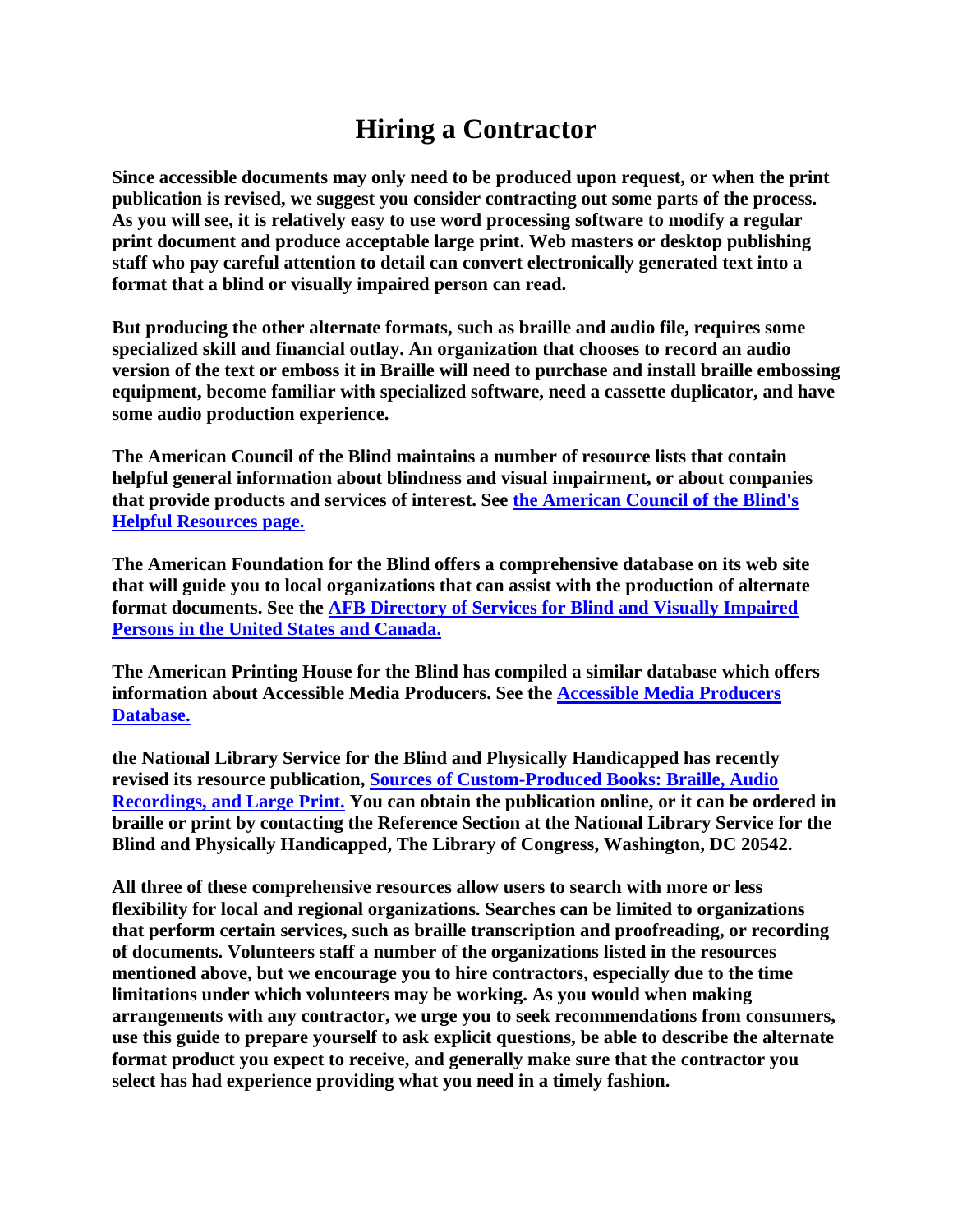## **II. HOW TO DESIGN WITH ACCESS IN MIND**

**One of the most important steps you can take to simplify the process of creating accessible documents is to make certain, during each phase of composition, that those who are developing the document use word processing software properly. Assuring that this happens may be difficult when several individuals work collaboratively on a project, so designating someone to review a document for inconsistencies could be helpful. Clearly, these concerns about correctly word-processed texts only apply to the creation of large print, braille, and electronic documents.**

**Following the conventional techniques for formatting documents with a word processor is important because doing so facilitates the production of these alternate formats. Software used to translate text into braille, for example, is designed to find and utilize standard word processing codes and to apply them to generate text formatted in the ways that are common practice for the production of braille. When generating large print, often a text must be reformatted, and this task is easier when proper coding in the word processor makes the page numbering, margins, line spacing, tabs, etc. consistent.**

#### **A Word About Wizards**

**While software wizards that automatically format a text can be helpful in generating documents, it is important to understand that they may not always facilitate a smooth transition from regular print to another format. Often, these wizards add extraneous coding to a document which web page designers must then later strip from it in order to create a clean and accessible final product.**

#### **Dos and Don'ts of Word Processing**

**Do use tabs and hanging indents rather than using the spacebar.**

**Do always use numbers as appropriate. For example, use the number one rather than the letter "L" and the number zero rather than the letter "O."**

**Do insert hard page break codes at the proper locations rather than using the enter key repeatedly in order to move to the next page.**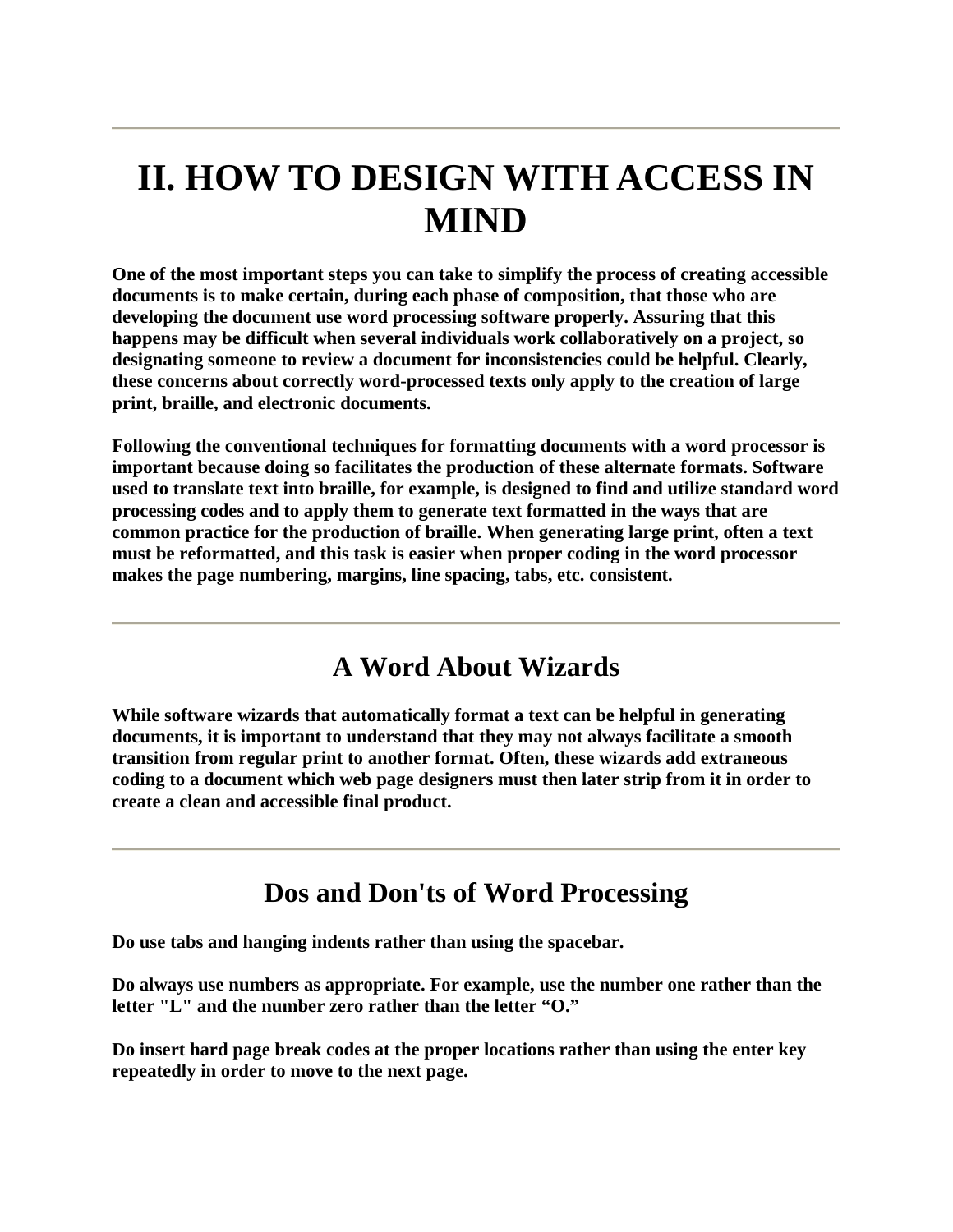**Do use page numbering codes, rather than simply typing in page numbers.**

**Do use style codes to generate passages of text, such as bold, italics, or underlining, but remember that text for large print readers should already be in boldface type to improve contrast.**

**Don't use the enter key to end each line, as you would when using a typewriter. Rather, only use the enter key when a new paragraph should begin or when blank lines are needed.**

**Don't use columns in the document.**

**Keep in mind that you or a contractor may need to reformat certain areas of documents, such as tables or spreadsheets, to assure that blind people who use screen readers can understand the text and the concepts that the visual presentation is meant to convey. When information like this has been reformatted to make it more accessible to blind readers, remember to update it when revising the document.**

## **Special Kinds of Documents and Formats**

**When preparing a document for production in any of the accessible alternate formats, you will want to pay special attention to certain information such as:**

- **Tables**
- **Graphs**
- **Charts**
- **Spreadsheets**
- **Pictures**
- **Diagrams**
- **Captions**
- **Boxes**
- **Side Bars**
- **Tables of Contents**
- **Footnotes and Endnotes**
- **Glossaries and Indices**

**The contents of these areas of documents need to be transmitted accurately in large print, braille, and electronic file. The information must also be explained clearly and concisely in the audio presentation of the text.**

**With respect to tables of contents, indices, glossaries, and footnotes and endnotes, it is critical that readers have flexibility in terms of page number references. Ideally, the accessible final product will include page numbers that both reflect the formatting of that product, as well as page numbering that refers to the regular print version. Such careful attention to detail permits blind and sighted users to discuss a document together. Because**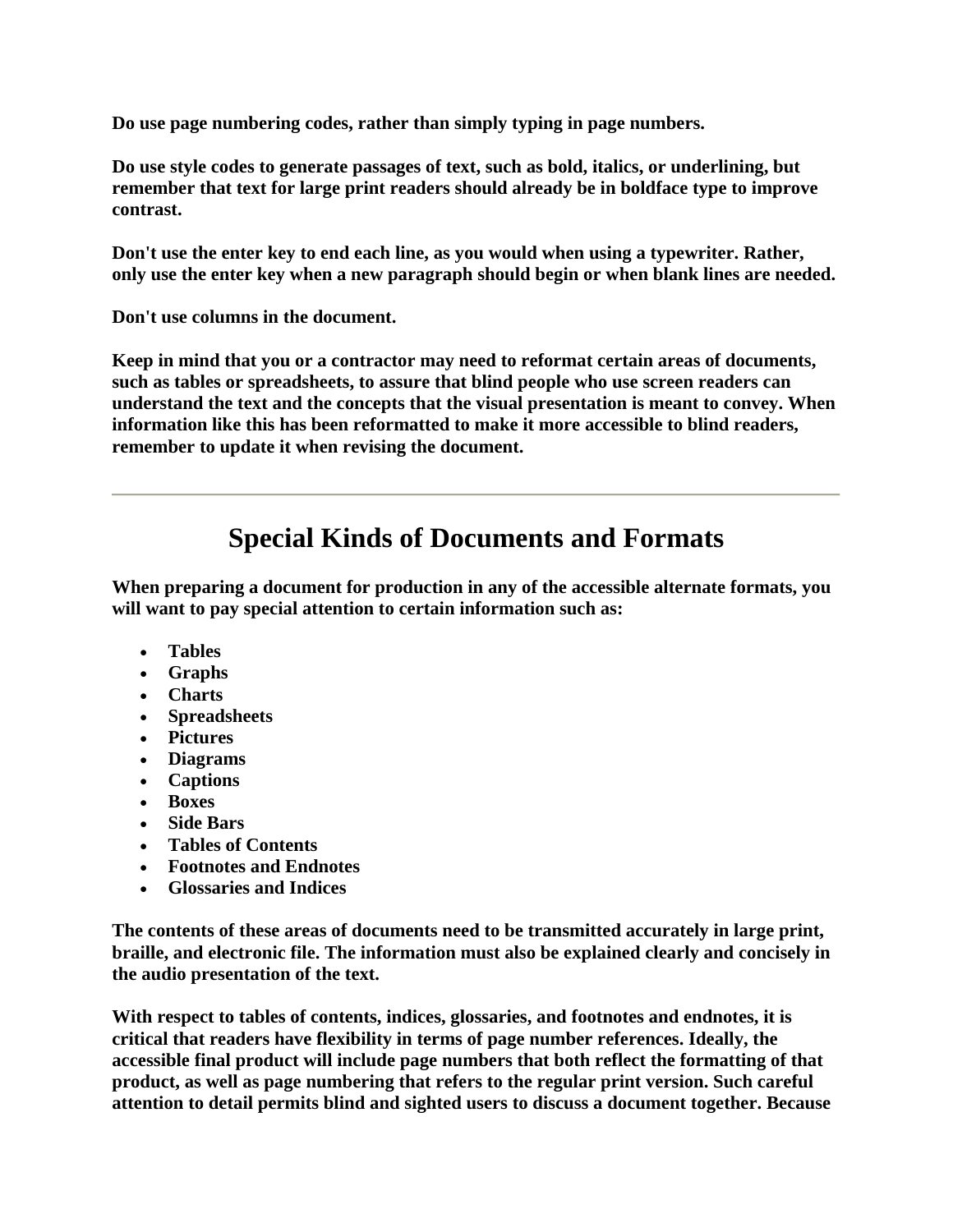**these portions of text typically contain unusual formatting, they must be carefully reviewed when converting a word-processed file into another electronic file format. Providing a complex document with content like this as a stand-alone HTML file, or posting it on the World Wide Web, can be a helpful solution. Including internal links from a table of contents to chapters, or from a term to its definition in a glossary, provides a pleasant reading experience for blind and sighted readers alike.**

#### **Thinking About Images**

**If there are pictures in the document, be sure that they are clearly explained in the text. Images that are to be posted on the World Wide Web require descriptions in order to be understood. What is generally important to consider with respect to images is that for the blind and visually impaired audience, text that refers to a picture of a product with an arrow pointing to the "green button," for example, may be of little or no value to a blind reader if the text does not also specifically describe the location of that green button, i.e. the first button on the left in the top row. If the button is tactilely distinct from other buttons, it is helpful to explain that it has a different shape or size to the touch. Note that clearly written explanations benefit both sighted customers and customers with disabilities. After all, many people learn best by having the choice to read text or look at a picture. Detailed textual discussions enable many people to focus on the most relevant portions of a diagram or picture.**

**When a document is updated, the descriptions of visual information may need to be revised, too. This detail may seem obvious, but if it is overlooked, confusion can arise for blind readers.**

# **III. PROVIDING LARGE PRINT**

**Generating large print documents for individuals who have low vision is a task that most companies can accomplish in-house. Simply using a copy machine to enlarge and darken the print, however, is not the best approach. Rather, documents in large print need to be printed very clearly, reformatted to increase the size of the font, improve print contrast, and generally make the text easier to track visually. A master document in large, dark print may be copied if the machine will produce a very clean duplicate.**

**People who read large print may read with prescription lenses, special magnifiers, or closed circuit television (CCTV) technology. A CCTV consists of a camera, under which the user places the text, and then, the camera enlarges and projects the text image onto a television-like screen.**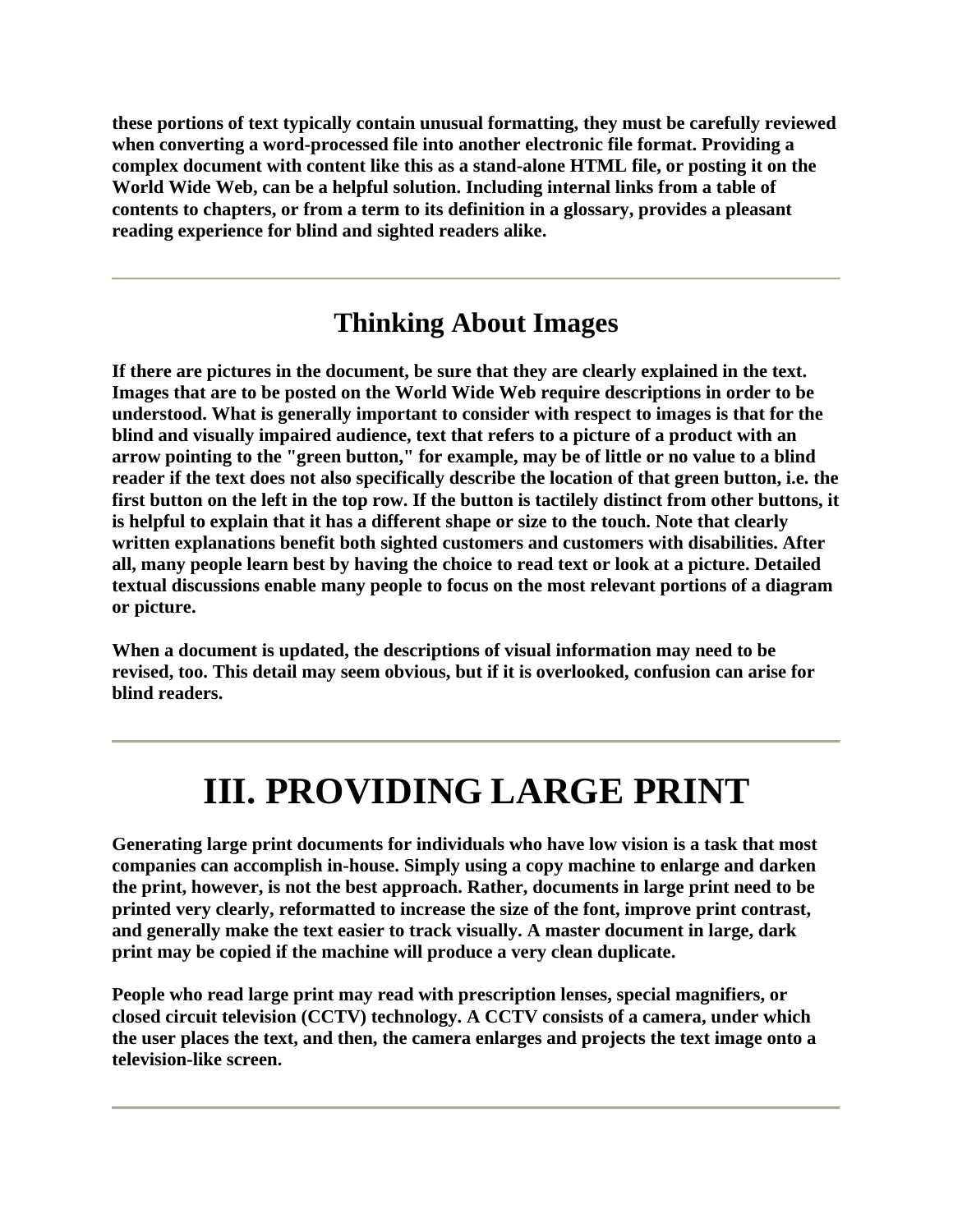### **Deciding on the Number of Copies**

**Many individuals who are legally blind are able to read large print, so it is reasonable to conclude that there are likely to be more requests for this format. As with other alternate formats, it will be helpful to retain an electronic file of the large print version so that it can be quickly printed, e-mailed, or refined upon request. For further details about the number of copies to make available, see the section in "Getting Started" entitled "Quantity."**

### **Formatting and Printing for Large Print Readers**

**When producing large print, it will be helpful to follow the general guidelines outlined in the section called "How to Design with Access in Mind." In order to generate the most legible large print documents, make an effort to implement the following specific suggestions, unless a consumer specifies another type-size or font preference. The large print version will consist of about three pages of large print for every page of 11-12 point print.**

**Many large print readers recommend printing text in 18-point type. Although 14-point type is often mentioned as acceptable in regulations, such as those issued by the U.S. Postal Service, using 18-point type will accommodate a wider audience.**

**Select a font that is plain, rather than one that is fine or fancy. There should be normal white space between characters.**

**Bold the entire document so that the print will be dark enough to offer an additional level of contrast between the print and the paper.**

**Left-justify the text so that the spacing between letters is consistent and easy to track visually. Use the block style for paragraphs whenever possible. If the beginning of each paragraph must be indented, use two spaces, instead of the usual five.**

**Left and right margins of one inch are ideal.**

**Number pages at the top or bottom left-hand side of the page.**

**Use 8-1/2 by 11-inch, non-glossy, off-white paper whenever possible. White paper can create glare, and colored paper lessens the contrast between the print and paper. Also, choose paper that does not permit the letters to bleed through to the other side of the page when printing on both sides.**

**Make sure that the ink in the printer is generating clean copy without lines or smudges.**

**Eliminate the automatic hyphenation of words.**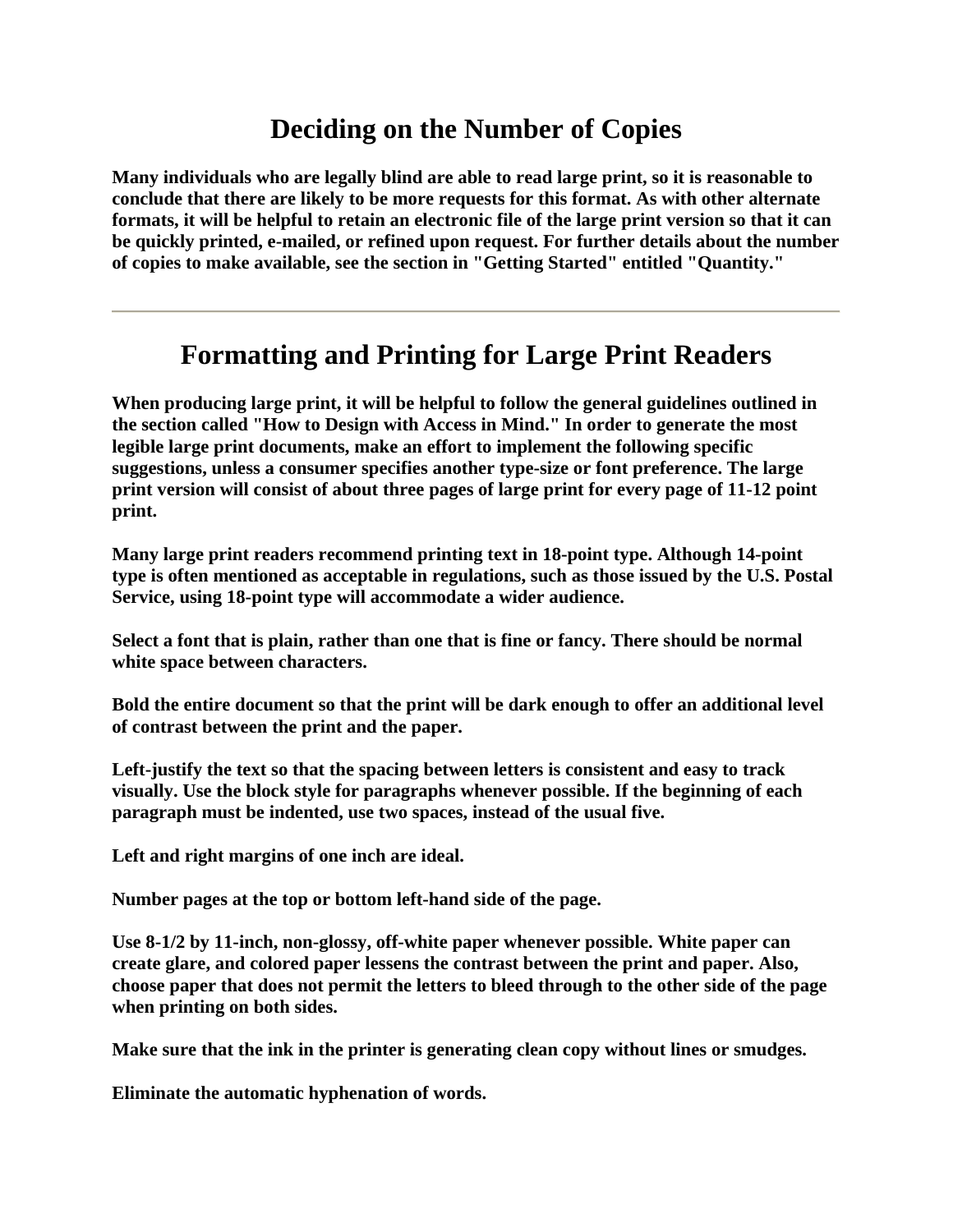**Do not center text.**

**Do not double-space the document, but rather, set line spacing to 1.5.**

**Areas within the document that are not straight text, such as pictures, tables, graphs, charts, and information in columns, will require some modification. Graphs, diagrams, and pictures should be removed and described instead, or they may be enlarged and included on separate pages for those readers who find them useful. Information in tables, columns, and charts needs to be arranged so that it can easily be tracked with the eye. Column formatting should be removed. Data in tables and charts should be explained in the text, or if the information can be made to fit on the page, adding dot leaders can help the reader follow the presentation.**

#### **Labeling and Binding Large Print Documents**

**Just as with documents provided in regular print, the presentation of the final product is important. In fact, binding or stapling the large print version may be even more important since there are many additional pages. Selecting a binding method that will permit readers to use magnifying equipment is especially helpful. For example, putting several staples along the vertical edge of the pages is not recommended because doing so often makes the pages difficult to flatten entirely and may obscure the print close to the binding. Using spiral binding would be preferable since the book can either be opened flat or folded in half, making it easier to maneuver while reading.**

## **IV. PROVIDING BRAILLE**

**Braille is a system of raised-dot combinations that represent print letters both to blind and deaf-blind readers. National Braille Press makes a representation of the braille alphabet available online for interested print readers.**

**Braille does not consist of dot formations that correspond precisely to print. Rather, most of those who read braille are accustomed to reading a sort of shorthand, called Grade II braille, in which many contractions are used. Because readers expect to see these contractions and various other common format modifications, braille translation software is a necessary part of the process of providing braille.**

**Though the population of braille readers may be comparatively small, it is important that this format be offered to those who need it. If a braille reader is attending a meeting where printed documents are being reviewed, and the blind person has nothing to review, he or she cannot participate fully in the activity.**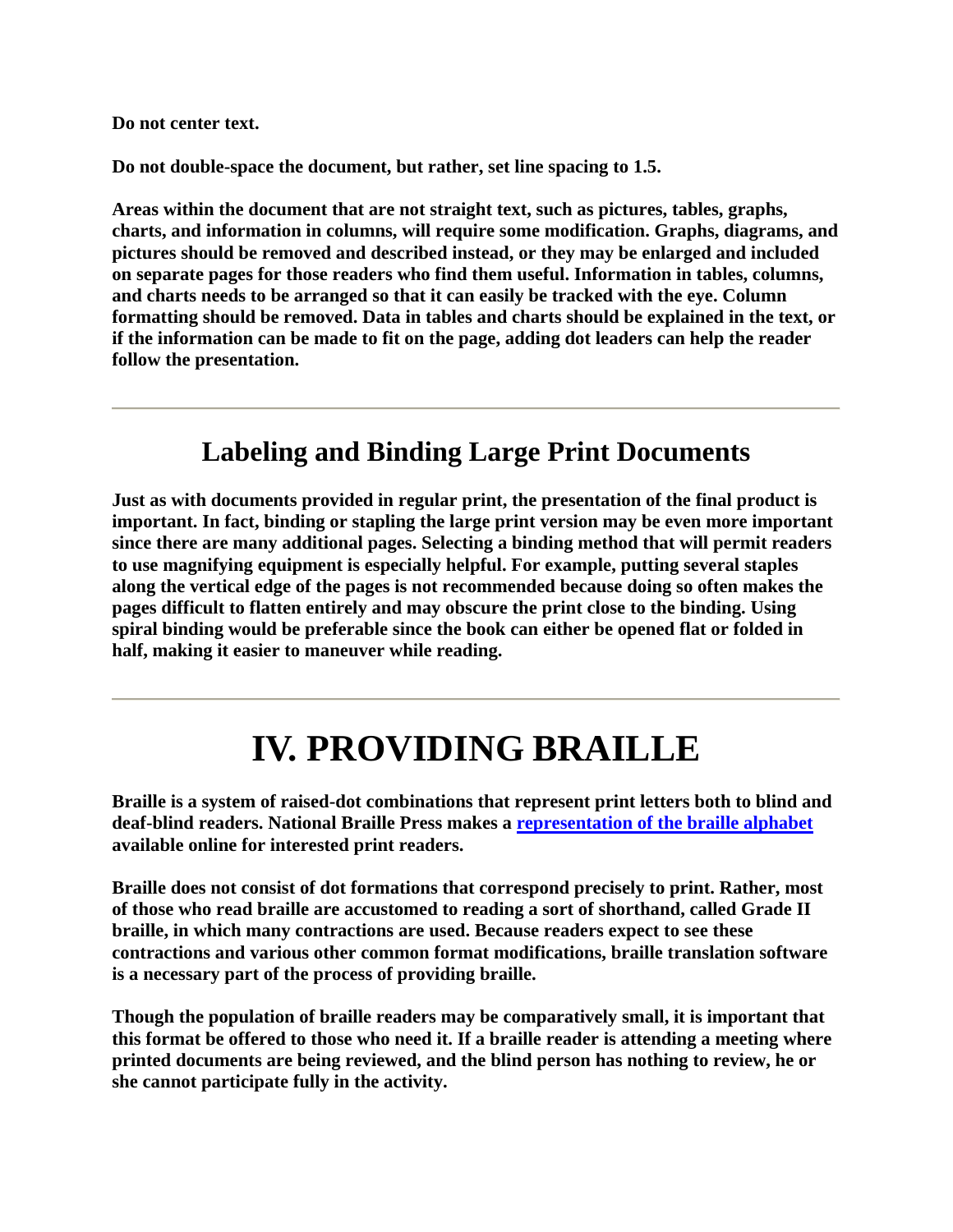**If a company intends to produce braille texts in-house, the company must purchase a braille embosser, the appropriate paper, and software to translate electronic files into braille. Although a method for electronically embossing braille onto paper is in widespread use today, one never knows when a new method may become inexpensive enough to be adopted as the accepted technology. The Duxbury Braille Translator is one of the leading software packages currently in use in the Microsoft® Windows® environment. A few free braille translators are available and are listed in Appendix C, but these free packages may not offer the support or flexibility that other packages do.**

**Several assistive technology companies manufacture and support braille embossers. A list of these companies may be found by visiting Duxbury Systems' Resources On or Off the Web. The National Library Service for the Blind and Physically Handicapped provides another list entitled Braille Embossers.**

**While an electronic file can be translated into braille and embossed on paper, if the document is complex, a proofreader's assistance will be valuable. A proofreader can assure that braille readers receive error-free documents. Braille proofreaders are listed in some of the sites gathered in Appendix C.**

### **Braille Translation Software and Word Processing Techniques**

**Major software packages for braille translation are able to handle many file types. For example, the Duxbury Braille Translator is flexible and can translate files produced in word processing programs such as Microsoft Word® and Corel WordPerfect®. Duxbury's software can also translate HTML documents prepared for the World Wide Web and information generated by spreadsheet packages. It is important to keep in mind that braille translation software cannot currently translate documents produced using graphical desktop publishing packages such as QuarkXPress™, Adobe® PageMaker®, or an Adobe product that generates Portable Document Format® (PDF) files. Braille translation must be performed on text-based characters, rather than graphical images of those characters. If a software package is not supported, it will be necessary to convert files to a format supported by the braille translation software first.**

**Principles of proper word processing are important to observe when producing braille documents because braille translation software takes word processing styles and other specialized indicators into account. For example, a tab stop beginning a paragraph in print is translated into the two blank spaces that denote the beginning of a paragraph in braille. Braille translation software also renders bulleted points, italics, bolding, underlining, and other similar styles into specialized configurations recognizable to braille readers.**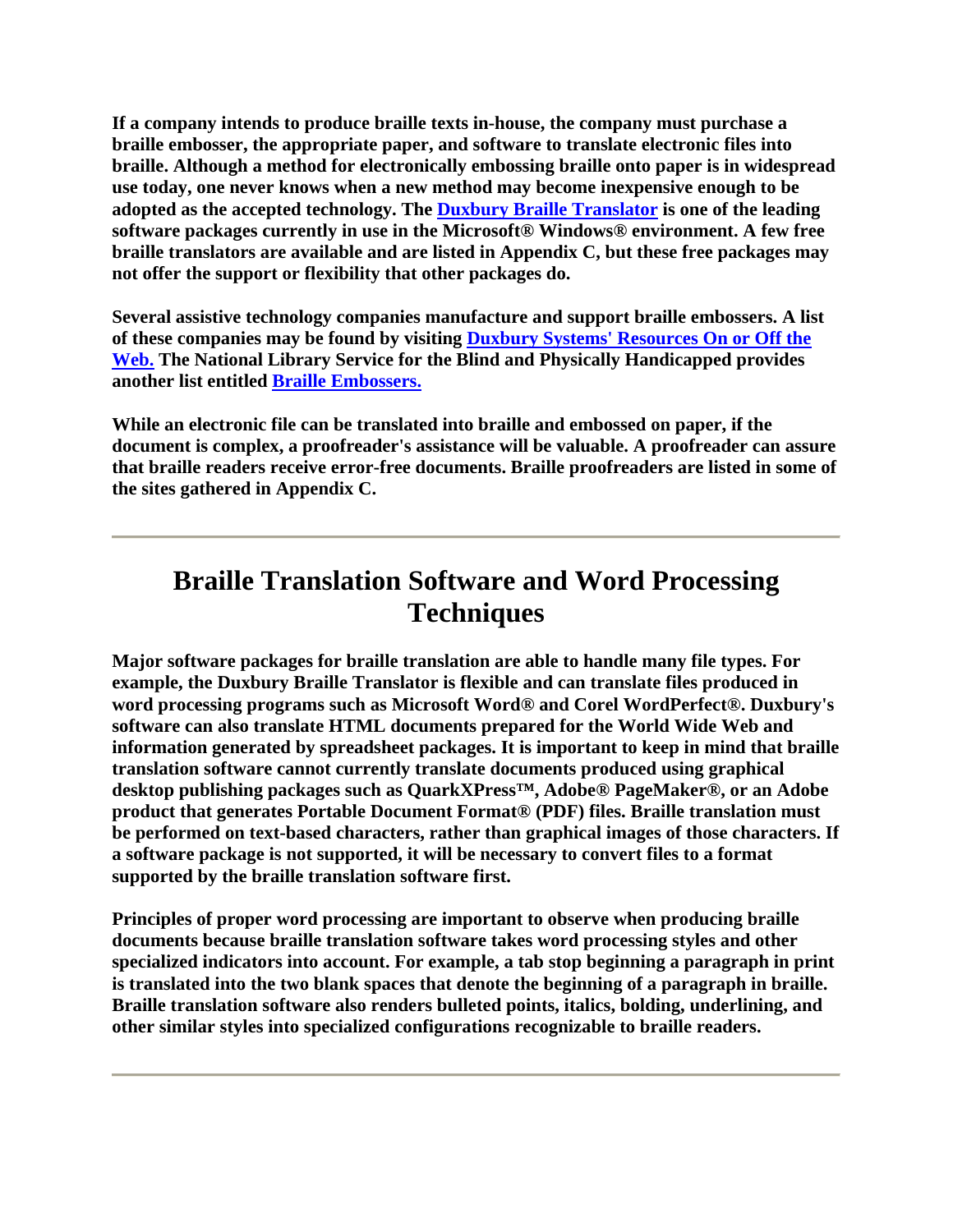## **Making Visual Information Accessible to Braille Readers**

**Pictures, diagrams, tables, charts, and graphs may be more difficult to render in braille than basic textual documents are. Pictures cannot be translated, so including text descriptions of them, and making sure that captions are descriptive and translate correctly, will be helpful. Diagrams and graphs also require attention so that the information contained in them is adequately conveyed. Again, notes inserted into the text can be valuable, and depending upon the purpose of the diagram or graph, it may be worthwhile to have tactile graphic representations produced. Finding a contractor with previous experience in developing tactile graphics is advisable, and several of the resource collections in Appendix C can guide you to such contractors.**

**Tables and spreadsheets can be translated into braille. When working with spreadsheets and tables, a semblance of their layout must be retained so that all headings and data are accurate and placed correctly. Often, the intervention of a proofreader is necessary for complicated documents like these.**

### **Embossing, Binding, and Labeling Braille Documents**

**When the document is ready to be translated into braille, you will need to make some decisions about the presentation of the final product.**

**Will the document be embossed on one side of the paper or on two? The braille printer you have may only allow for the embossing of single-sided pages, but if you have a choice, consider using both sides of the page. Embossing on both sides of the page is an especially good idea if the document is long. Clearly, double-sided pages save paper, and the braille version becomes less bulky to carry and store. If you are embossing several different items at the same time, such as pieces of a packet, be careful to check that each new document begins on the front side of a page since doing so makes each piece easier to locate quickly.**

**Which size paper will be used? There are two basic sizes of braille paper from which to choose. Standard 8-1/2 by 11-inch paper is easier to carry and is often the best choice for short documents. On the other hand, larger paper, measuring 11 by 11-1/2 inches, may be more suitable for books.**

**Braille translation software allows users to set margins and indicate whether the document will be single-sided or double-sided so that pages will be numbered in sequence. Unfortunately, if top and bottom margins are not set properly, text can be embossed on the perforations between the fan-fold pages, and when this happens, the braille becomes impossible to read. Running a test copy permits the producer to make any necessary adjustments.**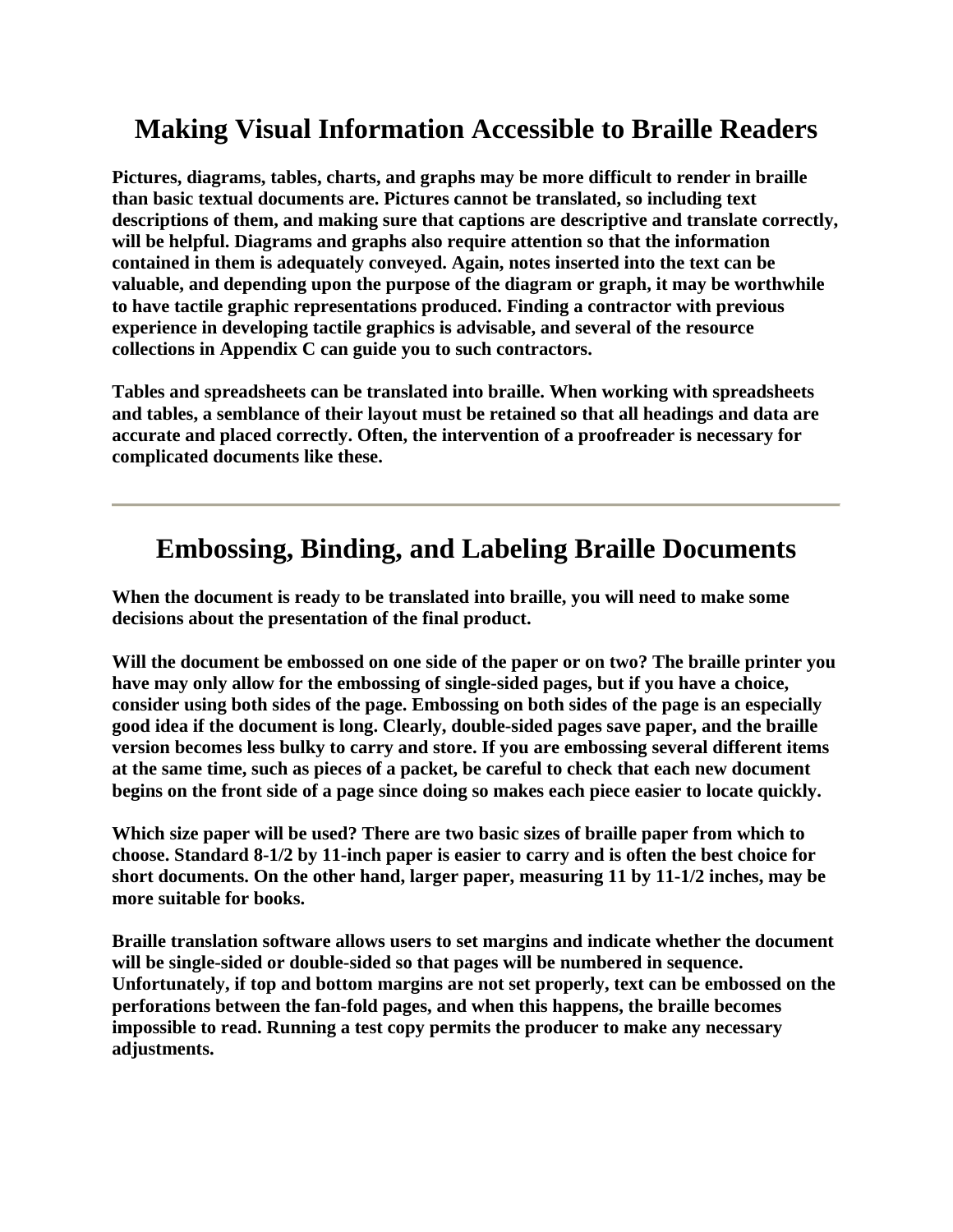**Be sure to purchase fan-fold paper that can be loaded into the printer. Also, selecting paper with pre-punched holes in it may be helpful if it is appropriate to bind the text in a threehole binder or with a 19-hole comb binding.**

**After the text has been embossed in braille, consider whether the document needs simply to have the pages stapled together, whether it needs to be bound with covers on front and back, and whether it needs a braille label on it and perhaps also a print one. Without print labels on them, a large collection of braille documents can become difficult for sighted people to identify and distribute. Stapling, binding, and labeling are often neglected, but extra touches like these demonstrate to blind readers that companies care about the image conveyed by the braille product. Even if you choose not to staple the pages, always be sure to separate the fan-fold braille pages, just as you would if the document were in print.**

**Additional copies of the document can be generated from the electronic file. For suggestions about the number of copies, see "Quantity" in the section entitled "Getting Started."**

## **V. PROVIDING AN AUDIO VERSION OF THE TEXT**

**Since many people who are blind or visually impaired have become accustomed to listening to recorded texts, this alternate format is certainly one that should be considered. In fact, depending upon the circumstances in which reading will be done, this medium may be the best "one size fits all" choice. Offering an audio-based publication is especially necessary if there is a need to reach the widest range of blind or visually impaired readers who may not have access to computers or the Internet. Because they must frequently rely upon cassettebased publications, blind or visually impaired people are likely to have access to audio cassette players. It is also worth noting that people who have learning disabilities may also benefit from listening to information on tape. In this section, several aspects of the production process will be discussed including selecting a reader, choosing the recording medium, describing visual information, and labeling and packaging the final product.**

#### **Selecting a Reader**

**The person who records the text should be someone who has a clear, pleasant reading voice. In most cases, a dramatic reading is not necessary and may sometimes even be distracting. Professionals with specific experience reading for blind people may be hired, but doing so is not always essential. What is important is that the information be made available and be fully comprehensible to the intended audience.**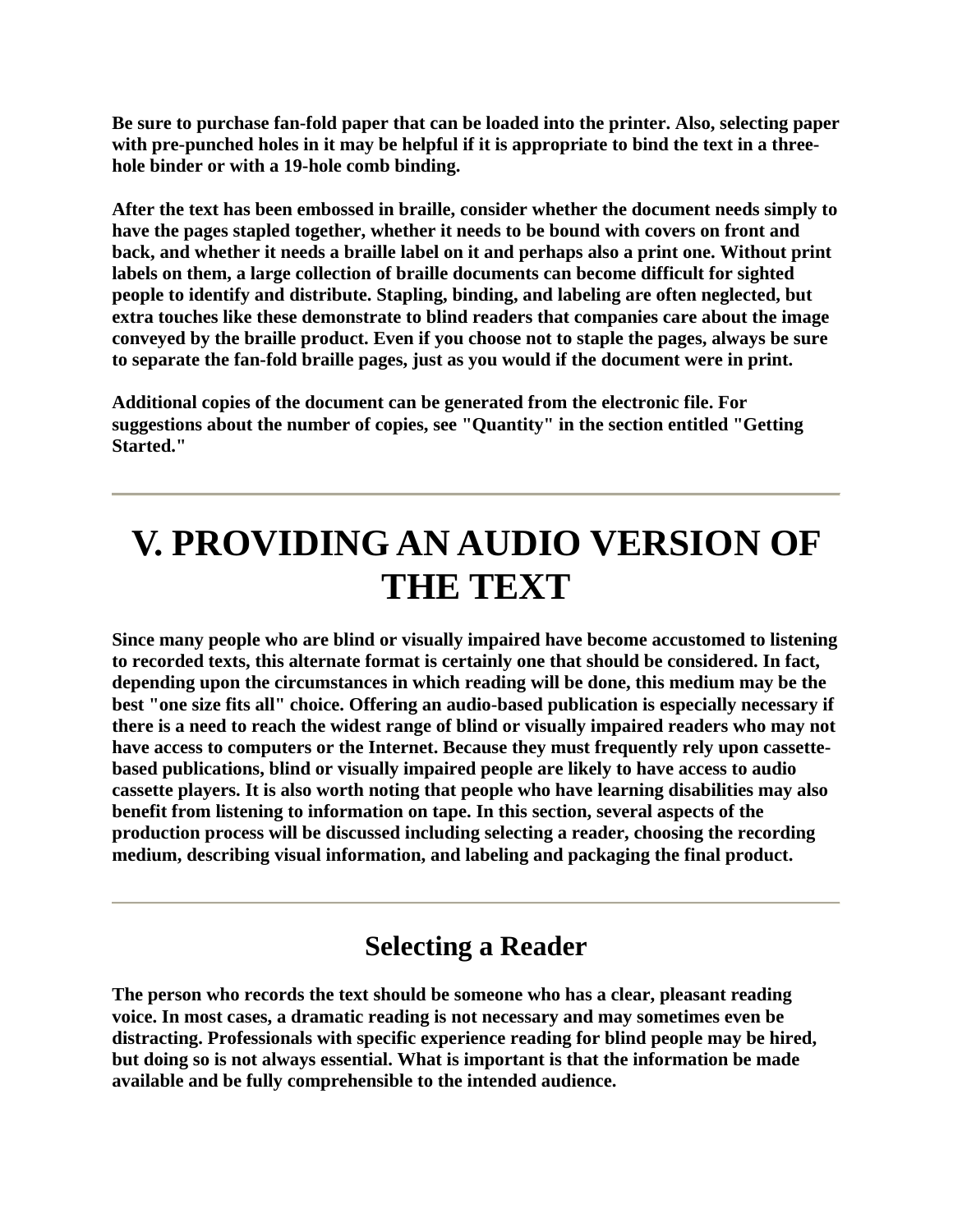**Using a recorder of good quality with an external microphone generally produces satisfactory results. Eliminate as much background noise as possible.**

**Besides speaking clearly and reading at an even pace, the individual who records the text may need to be familiar with its content. If the document is a manual, or otherwise technical in nature, all terms should be pronounced correctly, and unfamiliar words should be spelled.**

## **Recording Tips**

**If the recorded information will remain unchanged over several years, it will be worthwhile to record in a format that can easily be transformed into other audio media types. We recommend creating and retaining a high quality master archive copy.**

**Generally, someone who is recording a text reads all of the printed information contained in it. If the document is complicated, notes to the reader may be required, and when a note is inserted, the reader should be made aware of it. Here are a few suggestions for those who are recording.**

**At the beginning of the tape, announce the side of the tape and the tape number if there are multiple tapes in a series. Also, indicate the page number where the reading for that side will begin. Read the table of contents and include the print page number references.**

**Describe visual information in the text so that the meaning will be clear while listening to the audio version. For example, when listening to tables, it is often helpful to hear column and row headings repeated along with the data, though if the table is not too complicated, headings are usually easy to remember.**

**Descriptions become especially important if a manual for an appliance is being recorded and there are frequent references to controls depicted in diagrams. In such cases, a reader should offer as much verbal description as possible in order to pinpoint the location of controls on a device. If extended description is necessary, such as during initial orientation to a device and its controls, preparing notes or a short script is a good idea.**

### **Choosing a Tape Format**

**If the text is being recorded in-house, the regular commercial tape format may generally be used, especially if the document is short enough to fit on a 60- or 90-minute tape. Longer projects, like books and manuals, can be recorded on tape using a special format. This format, developed by the National Library Service for the Blind and Physically Handicapped, requires that recordings be made at a slower speed. Four tracks of a tape are**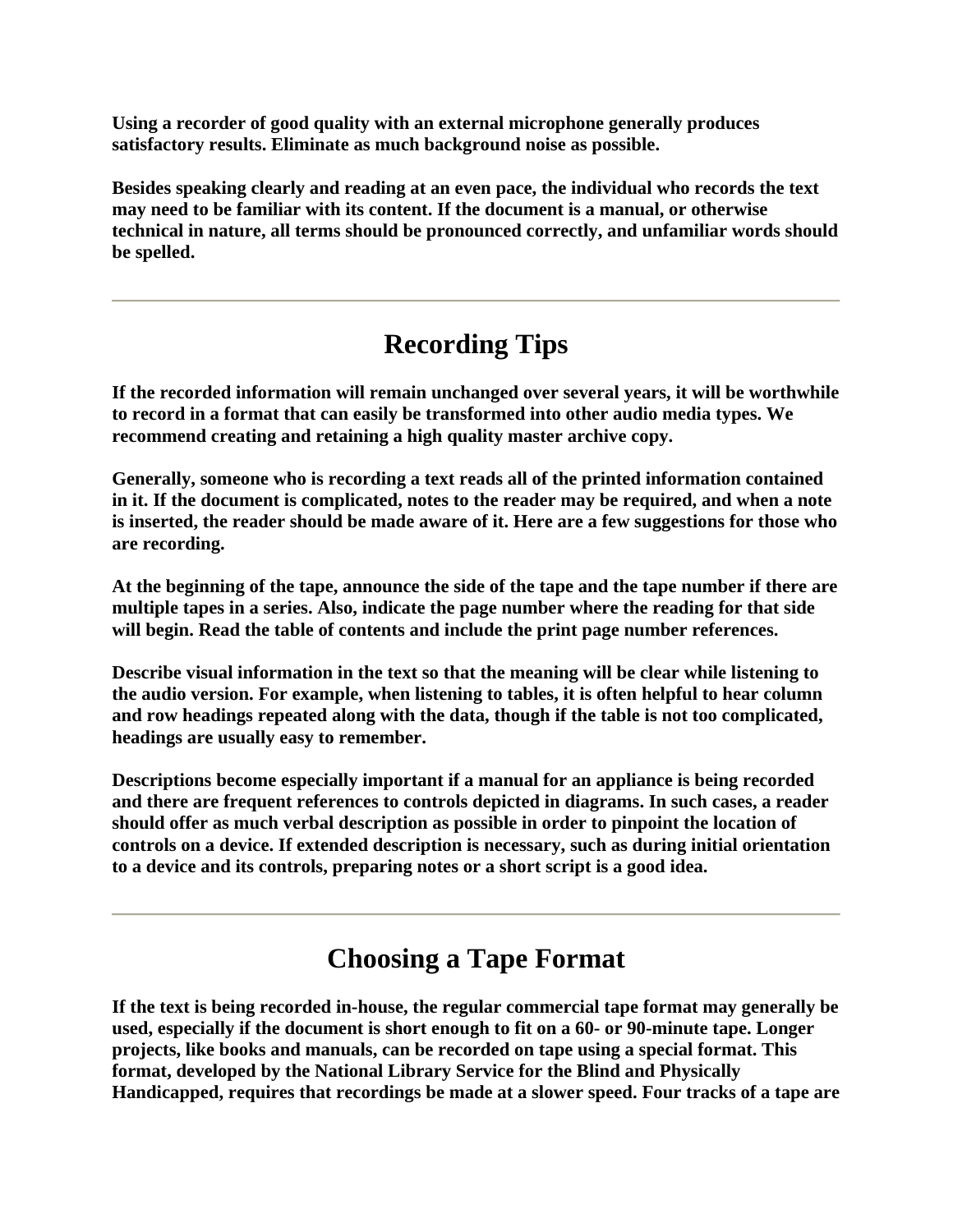**used, instead of two. Blind people frequently own the players that must be used, but members of the general public cannot use the tapes produced in this manner. Note that this special format is not universally used outside of the United States.**

**If there is a frequent need to create long pieces of audio material for wide distribution, it may be economical to purchase a special tape recorder and a standard stereo duplicator. Otherwise, it may be best to hire one of the contractors already equipped to produce these special format tapes.**

#### **Providing Audio Files on Compact Disc**

**Compact discs (CDs) generally hold about 70 minutes of audio data. They can either be played on home stereo equipment, or they can be played on computers. They are likely to become increasingly popular as audio tape technology is phased out. It may also be easier to disseminate a CD as an insert into a package, or into the back of a print book, to enable each user to choose a preferred reading medium.**

#### **Choosing a File Format for a Computer or the Internet**

**When the audio version of the text will be included on a web page, it is generally a good idea to use some form of streaming media. Users with dial-up connections can often listen to these files. Generally, only the most technologically equipped users have connections fast enough to allow them to conveniently download and save a file created in a format like MP3. Files can, however, be copied onto CDs for distribution. We encourage you to include a player for the files on each CD.**

**One of the benefits of using a multimedia audio format, like MP3, is that such audio files can be merged with a document produced in the Extensible Markup Language (XML) to allow for simultaneous text and audio access. A detailed technical explanation of how this process works is beyond the scope of this guide; however, some additional information is included in "Providing Electronic Documents" under the section entitled "Providing Simultaneous Text and Audio Access."**

#### **Including Place Markers in Audio Formats**

**Place markers are helpful to blind readers if the recorded text refers to specific page numbers or sections which the reader must locate. A simple newsletter may not require place markers, but a book or manual does.**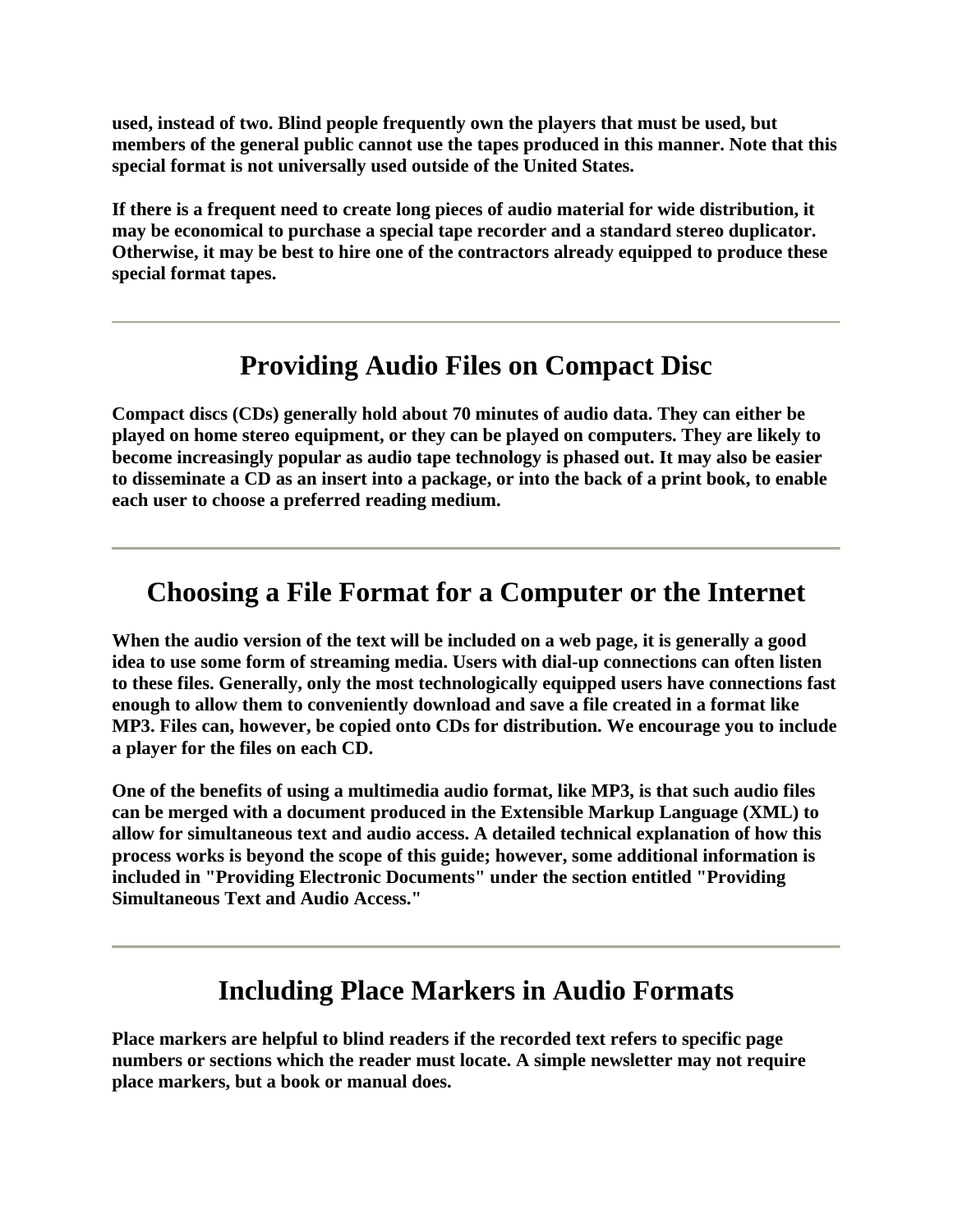**Commonly referred to as tone indexing, including these place markers means placing tones, or beeps, in the cassette recordings. These beeps can be heard when a cassette player capable of utilizing this feature is placed in fast-forward or rewind mode. Experienced blind people generally have access to the required special players and are accustomed to listening for these sounds. Traditionally, a single beep tone marks a new page and two tones indicate the beginning of a chapter or section. Simple devices for generating beep tones can be purchased from companies that cater to blind customers. One company that markets a beep-tone indicator is Ann Morris Enterprises, Inc.**

**A CD can be created so that listeners who use players capable of doing so can skip from section to section much as they would move from song to song on a music CD. Plain audio files posted on the Internet may be divided into appropriate sections, but they, like individual CDs, can be difficult to skim and search, depending upon the limitations of the player being used. Creating files that contain simultaneous text and audio offers readers the ability to browse through a document, and players for these files give users added control over how the file is viewed.**

### **Copying, Labeling, and Packaging Audio Products**

**Copies of CDs can often be made and distributed in-house, but duplicating tapes in-house may be more difficult, depending upon the tape format selected. For suggestions about the number of copies, see "Quantity" in the section entitled "Getting Started."**

**Adding braille and large print labels to tapes and compact discs is appreciated, and doing so demonstrates that an organization cares about the presentation of its accessible documents. Braille labels also allow a blind person to identify quickly which side of a cassette is the first side. Labels should be placed on the outside of CD jewel cases or cardboard jackets. Be careful not to place a braille label directly on the CD itself since it can prevent the disc from rotating properly.**

**Packaging for cassettes and CDs varies widely, and selecting an appropriate packaging style often depends upon how the product will be distributed. If the cassettes or discs will be sent alone by mail, for example, sturdy cases will protect the items. But if a short document is distributed on tape and is likely to be read once or twice and then discarded, a tape without a case is generally adequate.**

## **VI. PROVIDING ELECTRONIC DOCUMENTS**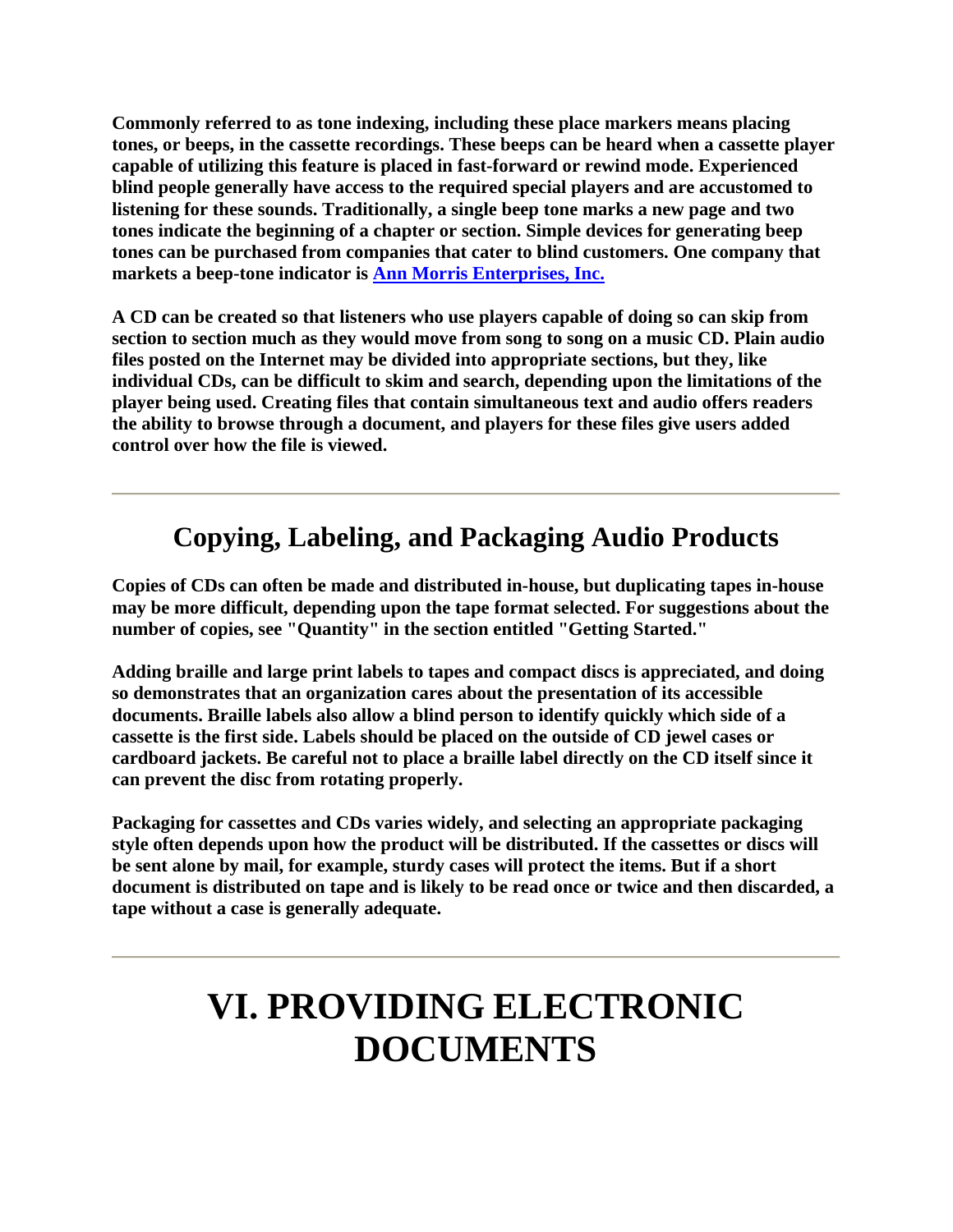**This section covers suggestions for making a wide variety of electronic texts accessible. Discussed here are tips for producing documents for distribution on diskette or compact disc, disseminating electronic files via e-mail, and posting accessible texts on the World Wide Web. Topics are generally outlined, and Appendix E should be consulted for more technical details.**

**In some ways, receiving information electronically is increasingly becoming the preference for blind people who use computers. Of course, the usefulness of this option depends upon where the information needs to be read and whether the user can realistically manipulate an object while using a computer (such as when reading a manual for assembly directions). What can make this option an ideal choice is that readers can manipulate the text according to their needs. Documents can be enlarged on a computer screen, downloaded and saved into portable note-taking devices, or embossed on paper in braille.**

### **Word Processing for Maximum Flexibility**

**Preparing information for electronic distribution to blind and visually impaired computer users is not difficult if the general principles outlined in "How to Design with Access in Mind" are followed. Images should be described and tables and columns should be reformatted so that information is conveyed logically to those using screen readers. Often, particularly when disseminating electronic files, it can be helpful to use the "save as" feature found in the file menu of word processing programs. Saving the file as plain text can assure that users are able to read it and/or transform it into another file format of choice.**

**In order to view a text file before distributing it, open it in one of the text editors found among the programs run on the major computer platforms. Since the Microsoft Windows, Macintosh™, and Linux environments can vary so much, suggesting an appropriate program is difficult; check with someone who is knowledgeable about computers if you are unsure.**

### **Distributing a Text File**

**Files may be provided in several ways. Often, readers receive electronic files on 3.5-inch diskettes. For help in determining the number needed, refer to "Getting Started," and see the section entitled "Quantity." Certainly, a diskette can be a fine choice in some situations. In other circumstances, however, being handed a computer diskette in a meeting, where documents will be reviewed, is only ideal when readers have stated this preference and will have assistive technology on hand to enable them to access the diskette, follow along, and participate.**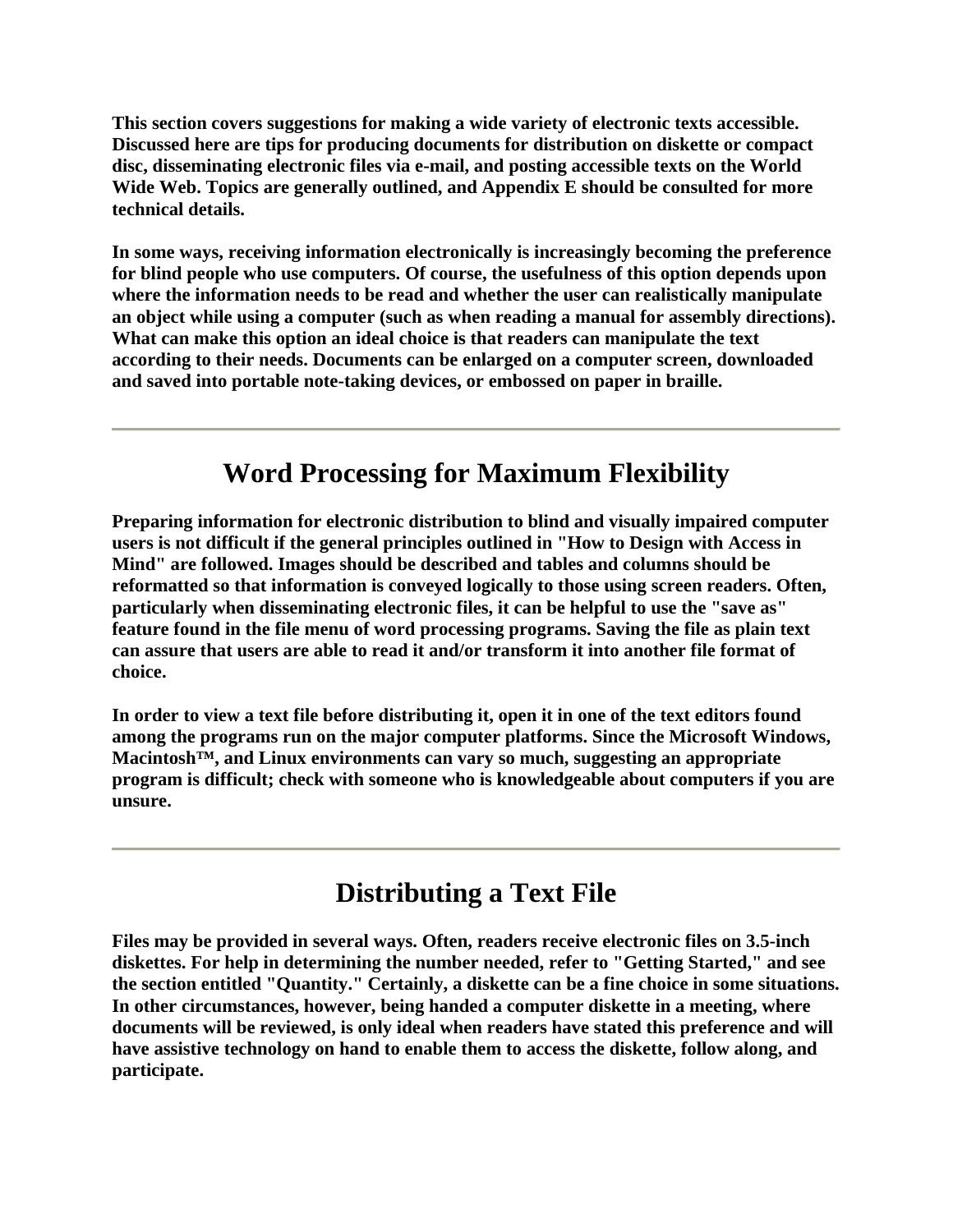**Plain text files are the most likely to be accessible to all blind computer users. Though many people use Microsoft Word, or have methods to convert files generated in this file format, it is risky to assume that everyone can open a Microsoft Word document. Again, plain text and HTML are generally the most universally accessible choices.**

**If the file is large, common archiving software may be used to compress and distribute it. The file may first be archived using any of the available programs for compressing files since programs to restore compressed files are generally available.**

#### **Sending Information via E-mail**

**Plain text files may be e-mailed directly to those who request this accommodation. Most users can receive and open attachments, but as with sighted computer users, it is best to know first that attachments are acceptable. When sending an e-mail attachment, contact the recipient in advance, to alert him or her that an attachment is going to be sent. Many people set their e-mail programs to discard attachments in order to avoid computer viruses. Often, pasting text into a message is the simplest solution.**

## **Putting a Braille File Online**

**Blind and visually impaired readers can download, save, and access electronic braille files. If a braille hard copy version of a document is made available, then it is a simple matter to place a link to the electronic file on a web page. During the upload process, a braille file should be treated as a binary file so that it will transfer to the user's machine properly. Putting the braille file online enables readers to have the pleasure of reading braille without having to accumulate thick braille texts. In addition, electronic braille files permit companies to have a level of security concerning the documents they put online. Without considerable effort or previous knowledge, sighted people cannot decipher the braille code. Finally, posting the electronic braille file demonstrates to all site visitors that your organization promotes accessibility to information for blind users.**

### **Providing Electronic Files on Compact Disc**

**Compact discs containing large files, or a variety of electronic versions, can be distributed when 3.5-inch diskettes are not adequate. A compact disc might simply include both a plain text and an HTML version of a document.**

**Regardless of the CD's content, it is critical that the CD work smoothly with computers running assistive technology. Blind users should be able to read all instructions and serial**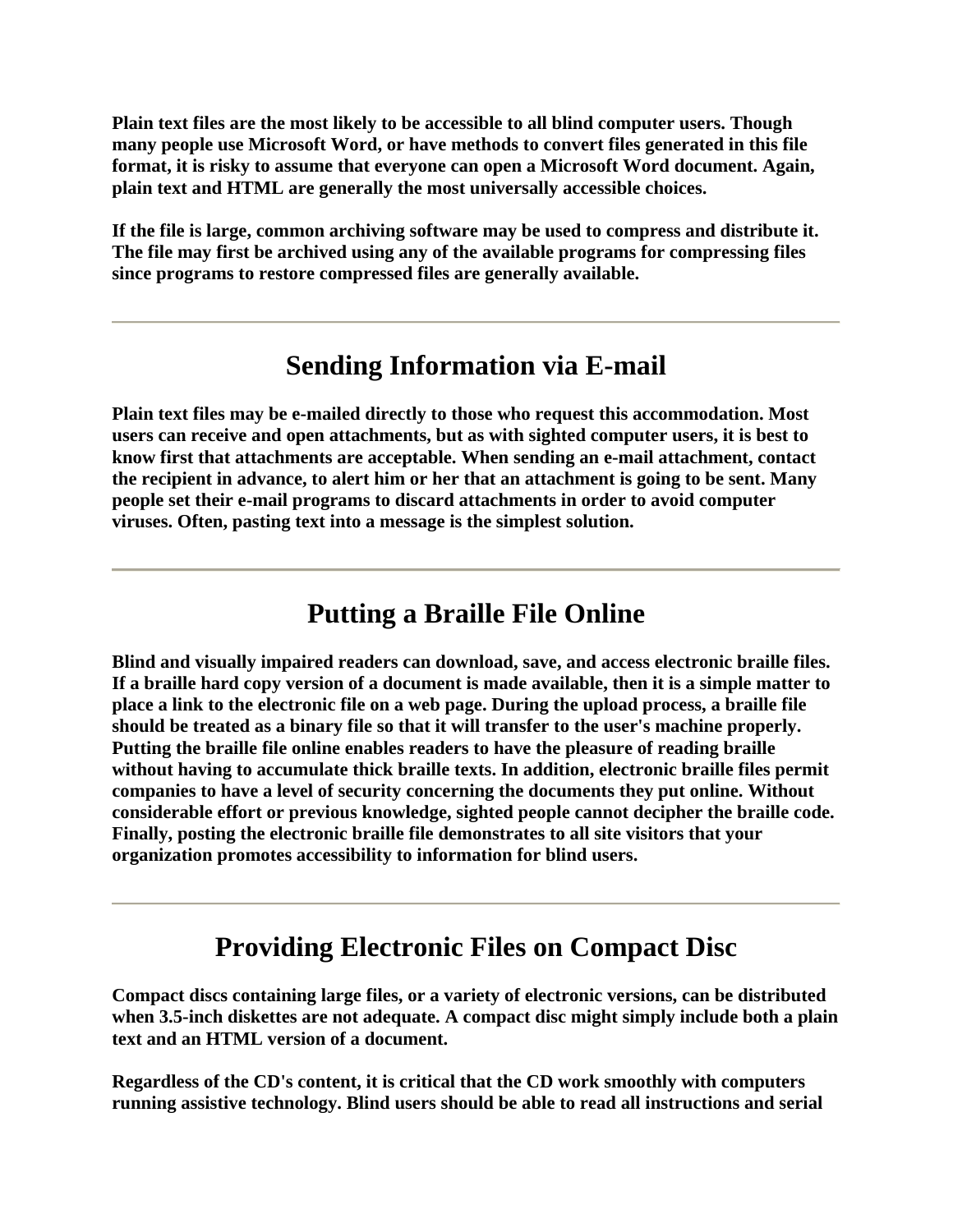**numbers as required. Access to this kind of printed information should be provided whether it is placed on the CD itself or printed on the package. Blind people must be able to control their computers at all times and be aware of any installation procedures and initial choices. If it is necessary to include a user interface to the CD, all menu options must be accessible, and a user who is blind should be able to navigate through the menus by using standard keyboard commands. Since we are focusing here on access to text-related information, a specific discussion of software accessibility requirements is beyond the scope of this guide. Note that a number of the resources in Appendix E can offer more specific information about this issue, so be sure to explore them thoroughly.**

**CDs with documents on them should be labeled and packaged like audio CDs. For more details, see the section entitled "Copying, Labeling, and Packaging of Audio Products."**

## **Creating Accessible Web Sites**

**Like sighted people, blind people increasingly turn to the World Wide Web as their first source of information. Perhaps, in some cases, they may even rely on it more than sighted people do. For example, those blind or visually impaired individuals who have access to the Internet are likely to look on the World Wide Web when braille, large print, or an audio format document is not handy or when it has not yet been made available.**

**Much of what is required to make a web site accessible to people who are blind or visually impaired is a matter of implementing good web page design practices. If standards or relevant legal provisions are not followed, someone who uses assistive technology may not be able to find the information on the page. Even if the information is located, a screen reader may read the page, but it may sound like total gibberish and be difficult or impossible to decipher. Here, we will discuss what is important in terms of accessibility for blind people; however, we strongly encourage site designers to apply the concepts of universal design so that pages will be accessible to everyone, regardless of whether site visitors have a disability. You can learn more about what constitutes "universal design," at the TRACE Research Development Center, which has produced many white papers and other documents that explore these concepts.**

**In this section, we will touch briefly and generally on a number of accessibility-related issues. For additional specific web page design techniques, we refer you to Appendix E in which a variety of resources, including tutorials, have been collected for your convenience. Also, many of the web sites mentioned throughout this guide as resources have been designed with accessibility in mind so they can serve as representative models.**

**As we have discussed, it is risky to assume that all users will be able to open files created with specific word processing software or in other software formats, such as Adobe PDF or Microsoft's Reader format. We stress that consumers should be consulted about preferences when possible. In general, an HTML or text version should be provided as an**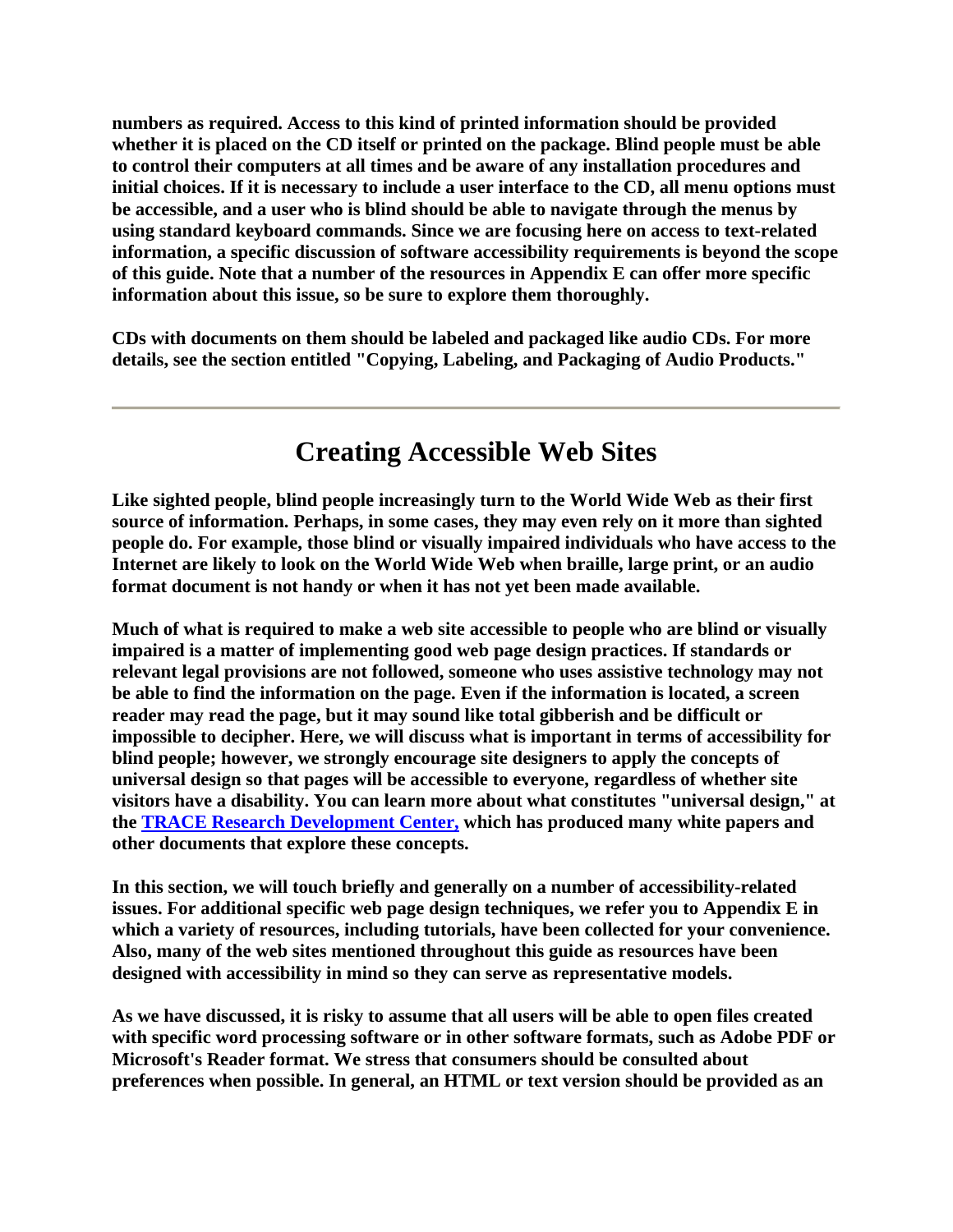**option in order to accommodate the widest audience; however, we believe that advances in technology will eventually make additional format choices more accessible and desirable.**

**In addition to simply including a link to a file for download from a web page, the web pages themselves, with all of the information they contain, should be made accessible to blind people who use assistive technology and the Internet. As with documents in other alternate formats, visual information must be described to blind surfers. Images need text descriptions, graphics should be labeled, and tables require careful formatting. Image descriptions, labeled graphics, and correct tables not only benefit blind users, they also make web pages accessible to all users who may not wish to, or be able to, download images, for example.**

**Along with the data on the web page, the code that controls the navigation and structure of the page needs to be compatible with assistive technology. Site users with disabilities appreciate being able to skim and search. Input controls should also be labeled so that assistive technology can recognize them. Using cascading style sheets makes it possible to adjust the on-screen presentation to reflect reading preferences. Because software wizards that generate web pages rarely offer total control over the final product, they should be used with care.**

**We recommend that educated consumers who use a variety of assistive technologies and operate on multiple computer platforms test web pages. Users with various disabilities should have a range of experience accessing different kinds of web pages. Sighted web designers may do some initial testing by opening the web pages without loading images. They should also familiarize themselves with the keyboard commands for navigating the web, so that they can make sure that the site can be accessed without a mouse. Though the focus of this discussion is on the needs of site visitors who are blind, we urge you to take the needs of people with all kinds of disabilities into account when designing web pages.**

**In order to understand the surfing experience for blind people, perhaps the most effective strategy is for a practiced blind consumer to work physically, side-by-side, with a sighted person who is familiar with the web site being tested. Sometimes, arrangements can be made for each person to use readily accessible and available collaborative software so that a sighted person can monitor a blind person's experiences of web pages. Both discussing the web site with the blind user and observing what the screen reader is conveying enable sighted people to grasp the issues rapidly.**

**A sighted person may wish to test pages with the screen reading software that blind or visually impaired people use. While this approach may give some sense of where problem areas exist, we do not encourage it. Preparing to test with screen readers that blind people use requires a significant time investment. In addition, a sighted person can rarely mimic or imagine the blind surfer's experience of a page.**

### **Common Web Site Accessibility Issues**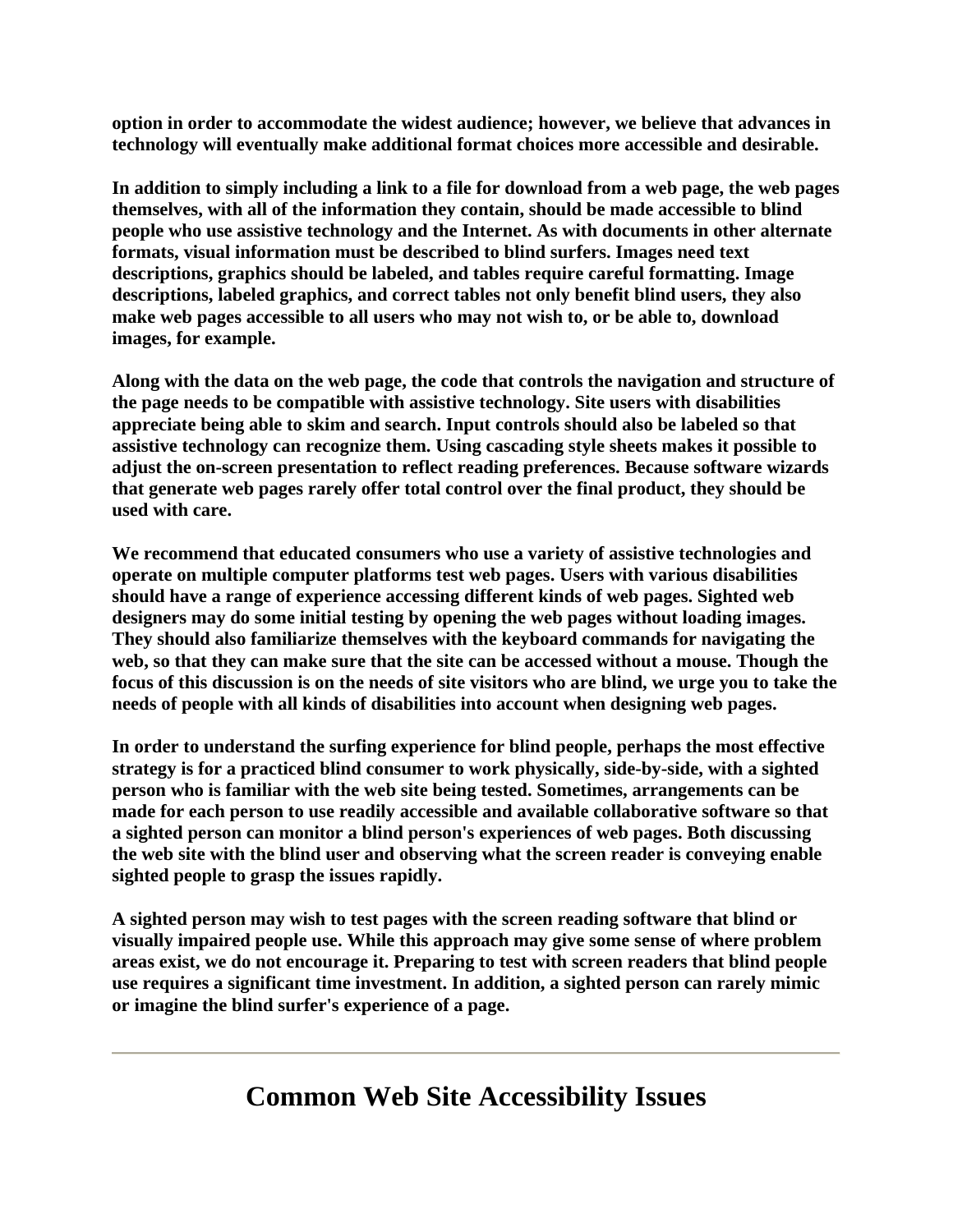**Below is a list of some of the most common accessibility issues that can make a site frustrating to use for a blind person. Resources in Appendix E, such as those available from the World Wide Web Consortium, and Section508.gov, should be consulted for more comprehensive information. As you consider this sketch of the issues, below, or when you are making needed modifications to web pages, remember that what you are doing makes a real difference. More often than not, thoughtful site design that keeps the needs of people with disabilities in mind results in a better user experience for everyone.**

**Associate text with images using an alternative text attribute that refers to the image tag. Sometimes this attribute is referred to as an "alt tag." Brief image descriptions often are meaningful to blind people or to those who are looking at web pages without images turned on, such as when someone is reading on the screen of a cell phone or another similar small device. The image description should be relevant to the content of the page. For example, it is not necessary for a blind person to hear about the existence of all separators or blank space images on a page. Purely decorative images like these should be tagged like this: alt="". On the other hand, labeling the image of a button or a logo would be important. Note that a graphic containing text is not accessible; that text must be included in an alternative text attribute for the graphic.**

**Include a link to allow blind people to skip repetitive navigation links and go directly to the main content of the page. The American Council of the Blind's web site contains such a link, and for another example, you can visit the very accessible web site of the Cable News Network.**

**Make sure that the contents of image maps are tagged so that they speak correctly as words, rather than as HTML code. Just as a sighted person might not be able to decipher the HTML code as it appears on a page, a blind person who hears the code is likely to be frustrated by having to listen to something that sounds like an unfamiliar foreign language.**

**In tables, associate row and column headings so that assistive technology can present the data in a logical order. Specifically, in data tables, be careful to indicate which cells are row and column headings so that assistive technology can present the data in a meaningful way. For simple tables, use the "TH" tag to indicate that a cell is a heading cell, or use the scope attribute. For complex tables, use the headers attribute on each data cell.**

**Give frames titles and use them sparingly. Many screen readers can navigate through frames, but titles make doing so informative rather than tedious. Also, use the "noframes" tag appropriately.**

**When possible, make link names clear and specific. A link named "here" or "click here" does not provide much context to assistive technology users who may skim through just the page links for an overview.**

**Label all input controls so that assistive technology can identify them. Controls include check boxes, list boxes, combo boxes, edit boxes, and all buttons. If controls are not labeled properly, searching a page, or completing a form, becomes frustrating or altogether**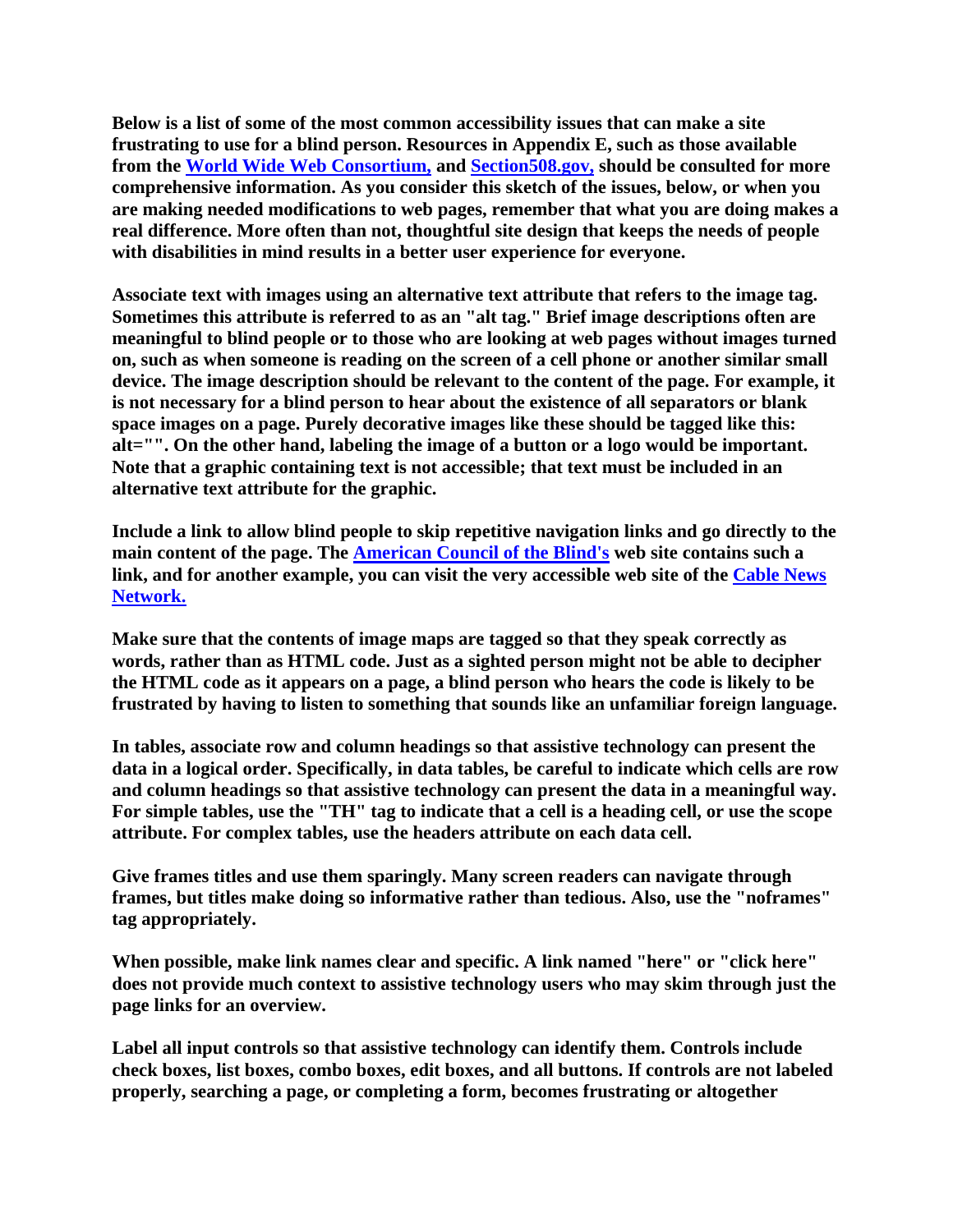**impossible. Ideally, all site visitors should be able to complete forms independently. Interactive HTML forms can work quite well if all controls are labeled so that assistive technology can identify the form fields.**

**Currently, including forms created with specialized software can be a problem since blind users must be able to run and have installed a plug-in. All guidance about making such forms accessible must also be followed.**

**Cascading style sheets are of great value to those who use assistive technology. People who prefer to read in large print on their computer screens can control the page presentation through the browser. Braille can be generated from HTML pages that are accompanied by cascading style sheets that dictate the page formatting.**

**A video should include audio descriptions to make members of the audience who are blind aware of visual information that is vital to the presentation. Descriptions of needed information conveyed in animation should be provided. To assist viewers who are deaf, text captions for the audio presentation should also be included.**

**Pages should be validated with tools designed to correct code generally, as well as with at least one tool that identifies potential accessibility issues. Some links to web page assessment tools can be found in Appendix E.**

#### **Making Information in Presentations Accessible**

**Frequently, blind and visually impaired people have difficulty following along with presentations that rely on graphics and slides. When possible, the information conveyed via images on a screen should be verbalized, but more to the point here, if printed handouts are distributed to sighted participants, or if the graphics and/or slides are posted on the World Wide Web, they should be made accessible and offered to blind users.**

**The Powerpoint Accessability Wizzard has been created to assist with the conversion of Microsoft PowerPoint® documents to HTML Please produce a suitable representation of the data and provide descriptions as needed. For those who use TeX tools, such as LaTeX, on Unix/Linux computers, you will find that making alternate versions of these documents is very straightforward. Just convert them to text or HTML, and be sure to describe the informative graphics and charts appropriately. Regardless of the software or the computer platform used to generate content, it is important that users have access to the content of the presentation and be able to refer to an accurate version of the information later.**

### **Offering Files in Other Specialized Formats**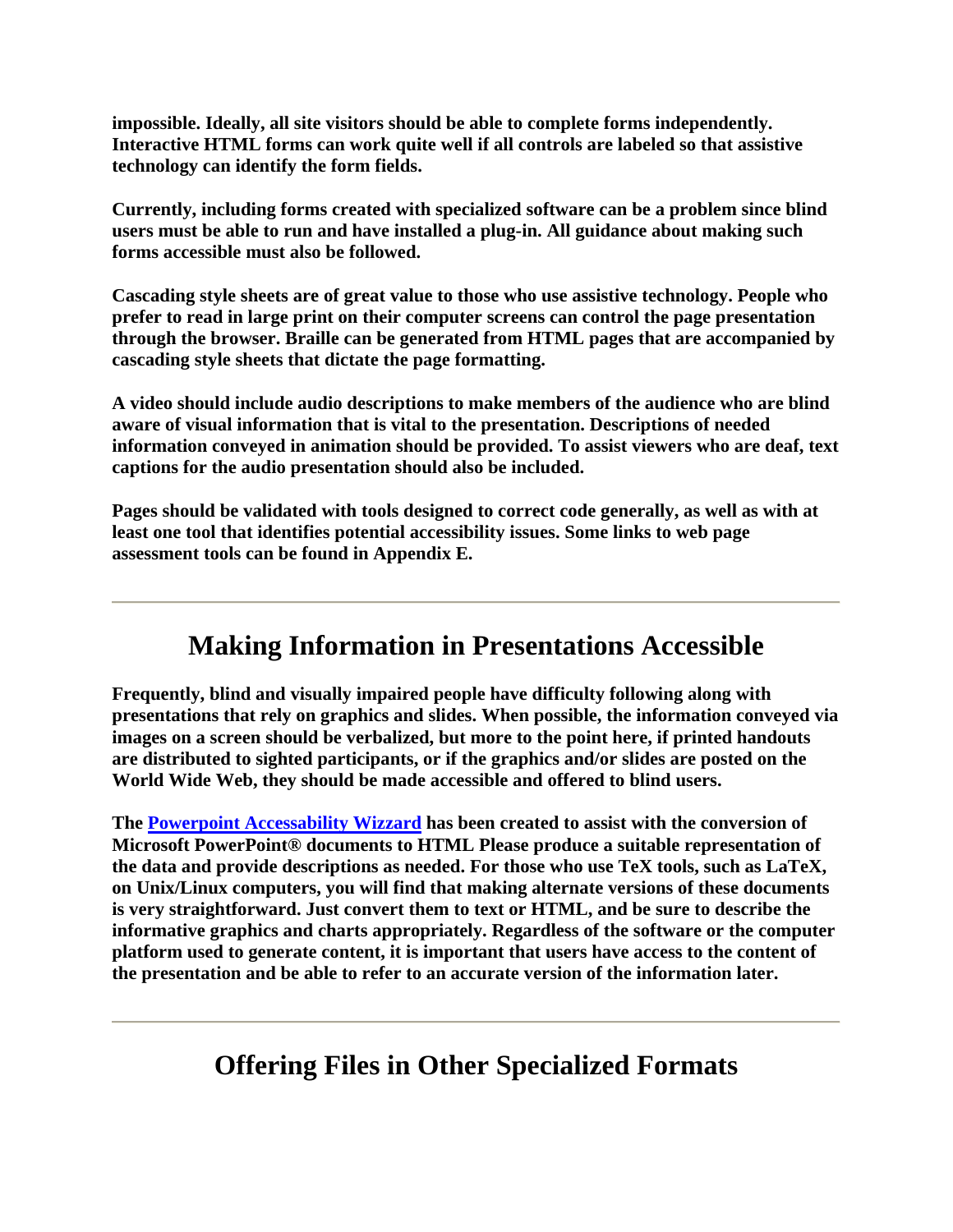**Adobe and Microsoft have made efforts to accommodate blind and visually impaired people who need to read documents generated by their specialized software. While companies' efforts to work with assistive technology vendors to resolve compatibility issues have been somewhat successful, accessible documents in Microsoft's Reader format or in Adobe PDF must be constructed in very specific ways, be created with particular settings enabled, and follow guidelines that Adobe and Microsoft each outline. To get started with producing Adobe documents, see the booklet entitled How To Create Accessible Adobe PDF Files. For information about creating accessible Microsoft Reader® files, see Microsoft Reader - Accessibility Frequently Asked Questions.**

**In addition to being sure that documents meet these criteria, a company should be aware that blind or visually impaired people must have technology that conforms to Microsoft's requirements, they must have downloaded Microsoft's Reader software, and they must have it configured to read accessible texts. In order to read Adobe's PDF documents, people must again have the most up-to-date assistive technology software, and they must install and configure the necessary Adobe plug-in. Even accessible documents in these formats do not always allow for maximum flexibility and user preferences with respect to reading, printing, or portability.**

**So, while these documents can and should be made available in a specialized format to those people who choose to use them in that format, offering another universally accessible document-type, such as HTML or plain text, is advisable. Though specialized formats allow the document to be read by sighted people exactly as intended, these formats are not nearly as useful and friendly to blind readers.**

#### **Providing Simultaneous Text and Audio Access**

**As a result of the blind community's promotion of technological advances, which take advantage of developments in the World Wide Web Consortium's specifications, a new digital audio format is on the horizon which promises to revolutionize reading of texts for blind and visually impaired people. Since the necessary players have not yet become widely available in the United States, the format should be adopted with care. But for certain document types targeted to knowledgeable users, it should be increasingly considered over the next several years as an option. This digital multimedia format, commonly known as the DAISY/NISO format, makes it easy to surf a document based on its organization. The DAISY/NISO format allows for the simultaneous presentation of full text and graphics coupled with an audio file. Text is created in the Extensible Markup Language (XML), and the audio format is synchronized with the text using the Synchronized Multimedia Integration Language (SMIL). Text and audio descriptions of graphics may be incorporated, and users may be able to control how they view the graphics. For technical details about how to construct documents in the DAISY/NISO format, consult Appendix E. Especially note both the DAISY web site, and a web page maintained by the National Library Service for the Blind and Physically Handicapped which contains information about the implementation of the standard.**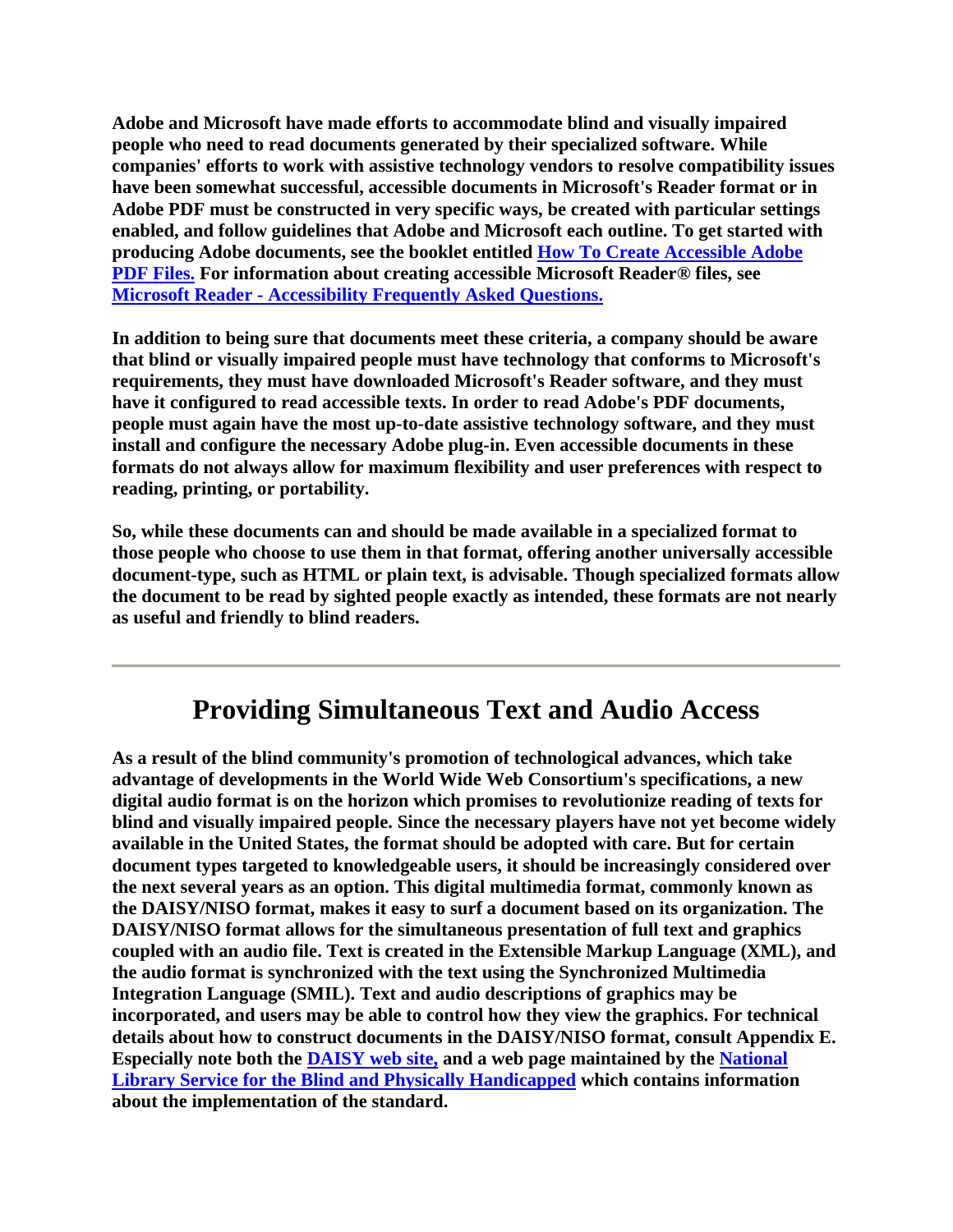**Benefits of the DAISY/NISO file format are particularly noticeable and appreciated in documents that require explicit navigation capabilities. Books and manuals produced in this format could be created to allow the user to skip from sentence to sentence, or even jump directly from a word in the text to its definition in a glossary, depending upon how the files are coded. What will be truly revolutionary, however, is the user's ability to move through the document based on the structure of the content. For example, in a travelrelated book, a user might be able to navigate to information by moving from chapter to chapter or continent to continent. Then, within a continent, the user could move from country to country, or city to city.**

**Basically, SMIL serves as the "glue" that binds the information in XML to the audio file(s) in order to create the DAISY/NISO document. Audio files may be generated in MP3, PCM, or .wav format. Players for the DAISY/NISO format can either consist of computer software (which is sometimes free or very inexpensive), or hardware-based stand-alone CD players. We encourage the inclusion of one of the software players on any CD that contains a text in the DAISY/NISO file format since all users may not have pre-installed a player on a computer. Sources of information about hardware and software players are listed in Appendix E.**

**Simultaneous text and audio access also offers maximum flexibility to readers who wish to listen to portions of the text and then review the format of the text or the characters that comprise it. The DAISY/NISO format provides for varying degrees of text and audio presentation so that document designers can choose to have some parts of a document with full text and audio, while other areas could have only some of the text combined with a complete audio presentation.**

**Individuals who read large print or have learning disabilities will also increasingly be able to benefit from reading files in this format. Currently, at least one reader allows people to control the font size or type, as well as change foreground and background colors to provide needed print contrast. People with learning disabilities are often able to track the text more easily when a player has an option to highlight words in the text while the user listens to the audio file.**

**On behalf of blind consumers, the American Council of the Blind commends you and your company for your commitment to making information accessible to everyone. We hope that this guide will facilitate the process of offering equal access to documents for all consumers.**

# **APPENDIX A: Marketing the Final Product**

**Once the final product is complete, it is important to alert the community of blind and visually impaired consumers that they can obtain it in an accessible alternate format. Customer service representatives should be informed about the availability of the alternate**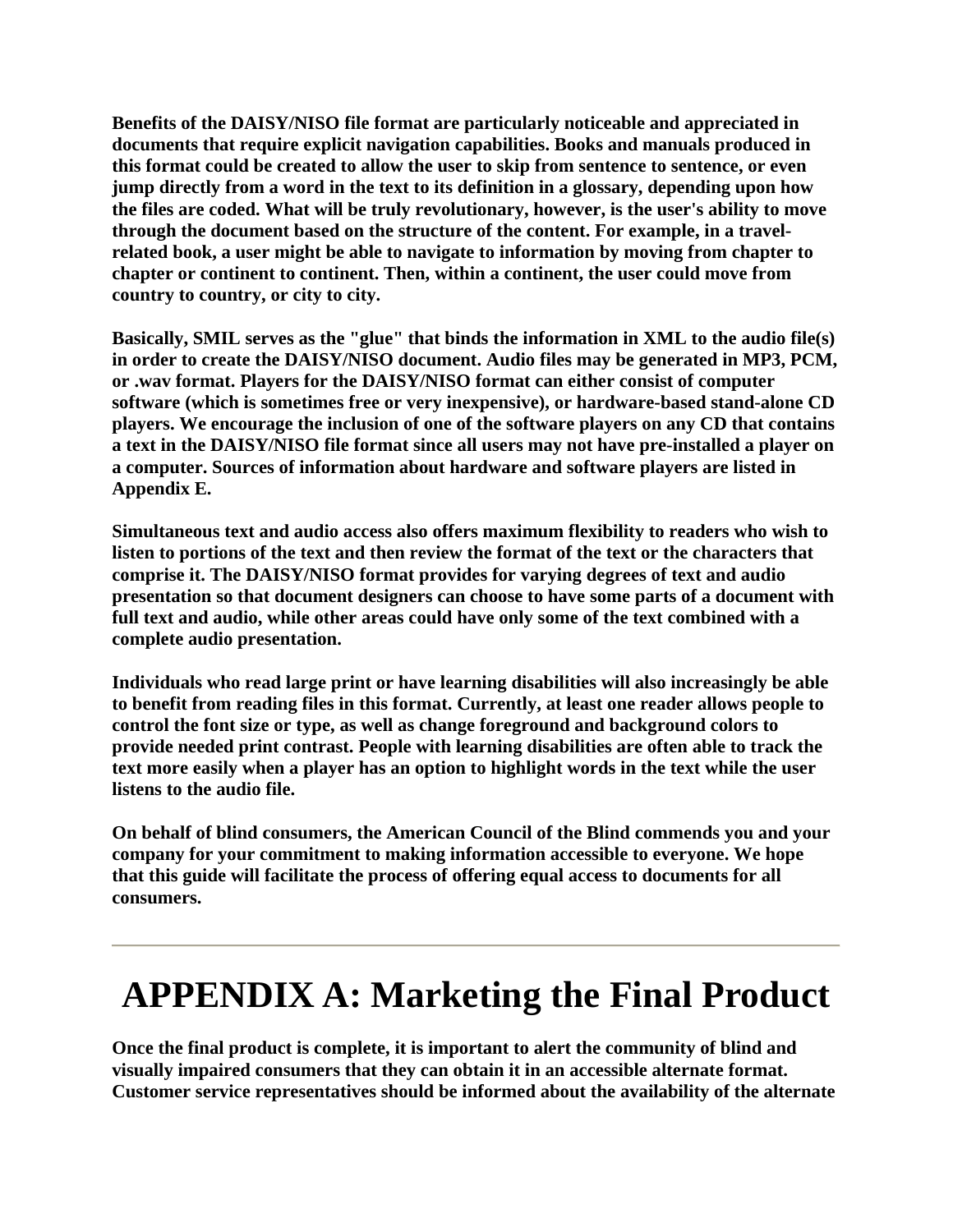**versions, and they should be prepared to arrange for their delivery. It is also helpful to periodically remind those who handle inquiries that these alternate format publications must be provided to those who would benefit from them. While some of the typical marketing strategies companies may employ will be effective for this audience, it will be helpful to become familiar with the unique avenues of communication among members of this community.**

**For example, it could be valuable to mention in all print materials that an accessible version of the document is available and give information about how to obtain it. Sighted people who know a blind person may notice that you are promoting accessibility, and they may point it out to blind friends or family. But generally, a notice in a print bill is not a reliable method of alerting a blind person that accessible bills are available. A more effective strategy is to include a notice on a web site highlighting the company's commitment to alternate format document provision. Mentioning such a commitment in a television or radio commercial, or announcing it on e-mail listservs or in publications geared toward this consumer group, is also effective.**

**Outreach efforts must especially be undertaken to inform this consumer group of the company's commitment to independent access to information. To enable you to target the blind and visually impaired people who need accessible publications, here are some resources and points of contact to assist you with marketing.**

**A large database with resources related to agencies and organizations that serve people with various disabilities, including blindness and visual impairment, is maintained by ABLEDATA.**

**Companies are encouraged to attend consumer conventions, such as the annual one sponsored by the American Council of the Blind. Conventions offer the opportunity to exhibit and demonstrate products to consumers. You can also publicize the availability of accessible documents by advertising in convention programs or by including accessible flyers in convention packets. For more information, send e-mail to info@acb.org.**

**A variety of organizations publish magazines or newsletters, and depending upon the accessible document that has been produced, some of the following options are worth exploring.**

**The American Council of the Blind has more than 70 state and special-interest affiliates, and many of their representatives may be contacted online. Some of them may have newsletters, or other communication methods, to enable companies to market to their members. Find the American Council of the Blind state and special-interest affiliates by linking to the ACB Affiliates page on the ACB web site.**

**Contact information for the regional libraries of the National Library Service for the Blind and Physically Handicapped may be located by visiting the library's main page. Regional libraries may publish newsletters in which it could be appropriate to announce the availability of accessible publications.**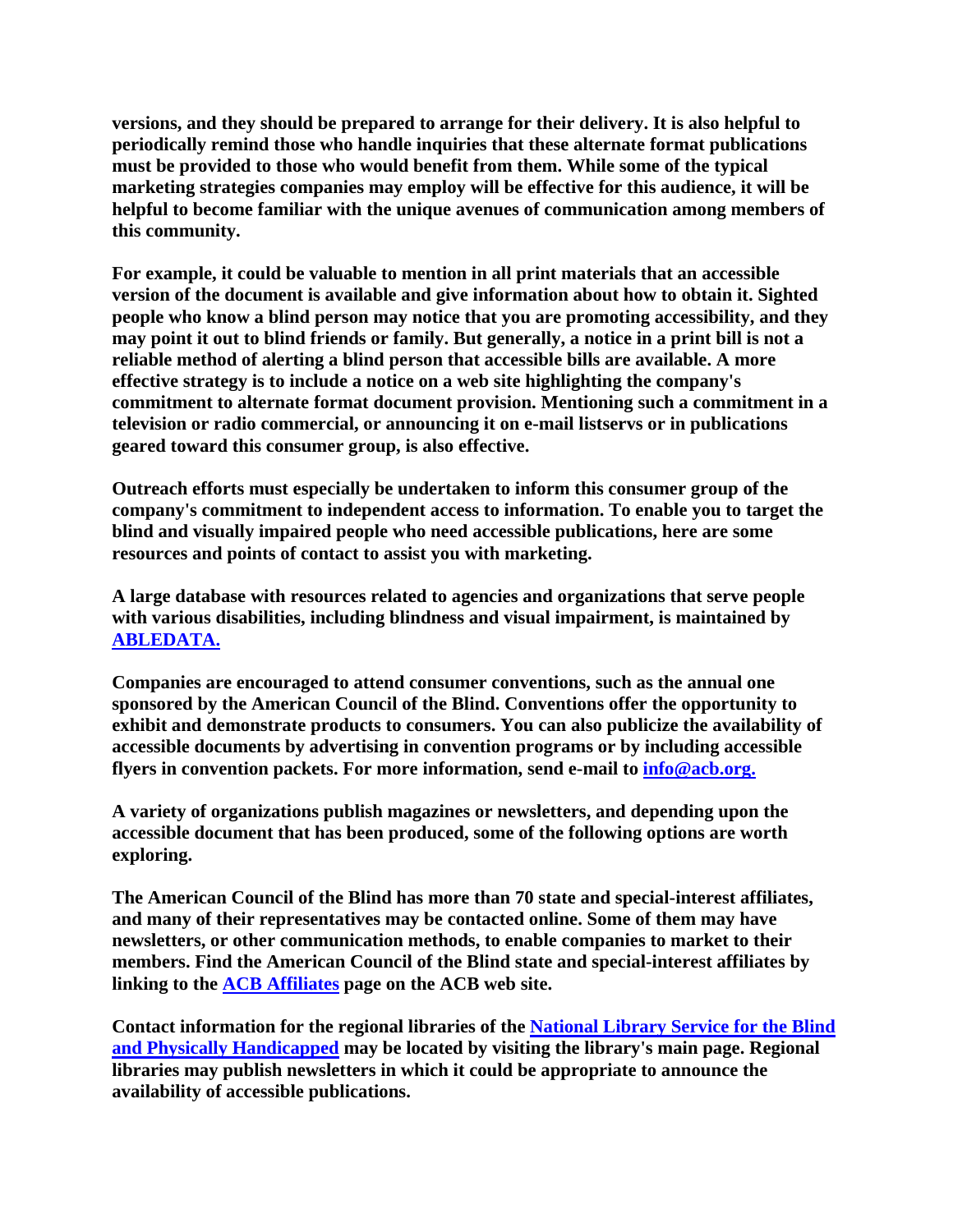**Representatives of state rehabilitation agencies are sometimes able to share relevant information with consumers with whom they work. Many of the agencies are listed online in the AFB Directory of Services for Blind and Visually Impaired Persons in the United States and Canada.**

**Here is a list of some of the magazines geared toward blind and visually impaired readers:** 

- **The Braille Forum, published monthly by the American Council of the Blind**
- **The Braille Monitor, published monthly by the National Federation of the Blind**
- **Dialogue, published quarterly by Blindskills, Inc.**
- **Matilda Ziegler Magazine for the Blind, published monthly by the E. Matilda Ziegler Foundation for the Blind**

**Community radio reading services present information particularly geared to the needs of people who are print impaired. To explore possible publicity opportunities, visit the International Association of Audio Information Services, telephone: (800) 280-5325.**

**The Internet can also assist with publicizing the availability of alternate format documents. For example, the American Council of the Blind hosts ACB Radio, which is a webcasting service allowing people to listen to audio content via computer. If you are interested in exploring publicity opportunities,on ACB Radio's four channels of audio content, send email to info@acbradio.org.**

**There are scores of e-mail listservs that focus on specific topics of interest to blind and visually impaired people. Sending an e-mail message describing the accessible publication and providing contact information is an excellent way to advertise. Directing a message to owners of general lists where issues of concern to blind people are discussed could be valuable, too. Or it might be even better to send a message to those lists that relate to the subject of the alternate format document. Regardless of which e-mail lists you may decide to contact, asking the list owner to post a message for you avoids the appearance of spamming a list with irrelevant messages. Mailing Lists and Blindness-Related E-mailing Lists are two online resources which present compilations of listservs focusing on blindness issues. Obtain subscription instructions for all ACB mailing lists from the ACB website.**

**The following appendices provide more specific information about how to produce documents in each of the four alternate formats -- large print, braille, audio versions, and electronic documents. Each appendix is brief and assumes that readers are familiar with the corresponding section of the guide and the resources listed there. A few of the most important resources are repeated in these appendices for your convenience.**

**These collections of resources are by no means comprehensive. The sites listed here are offered as pointers to help get you started, or to direct you to sources containing more technical details.**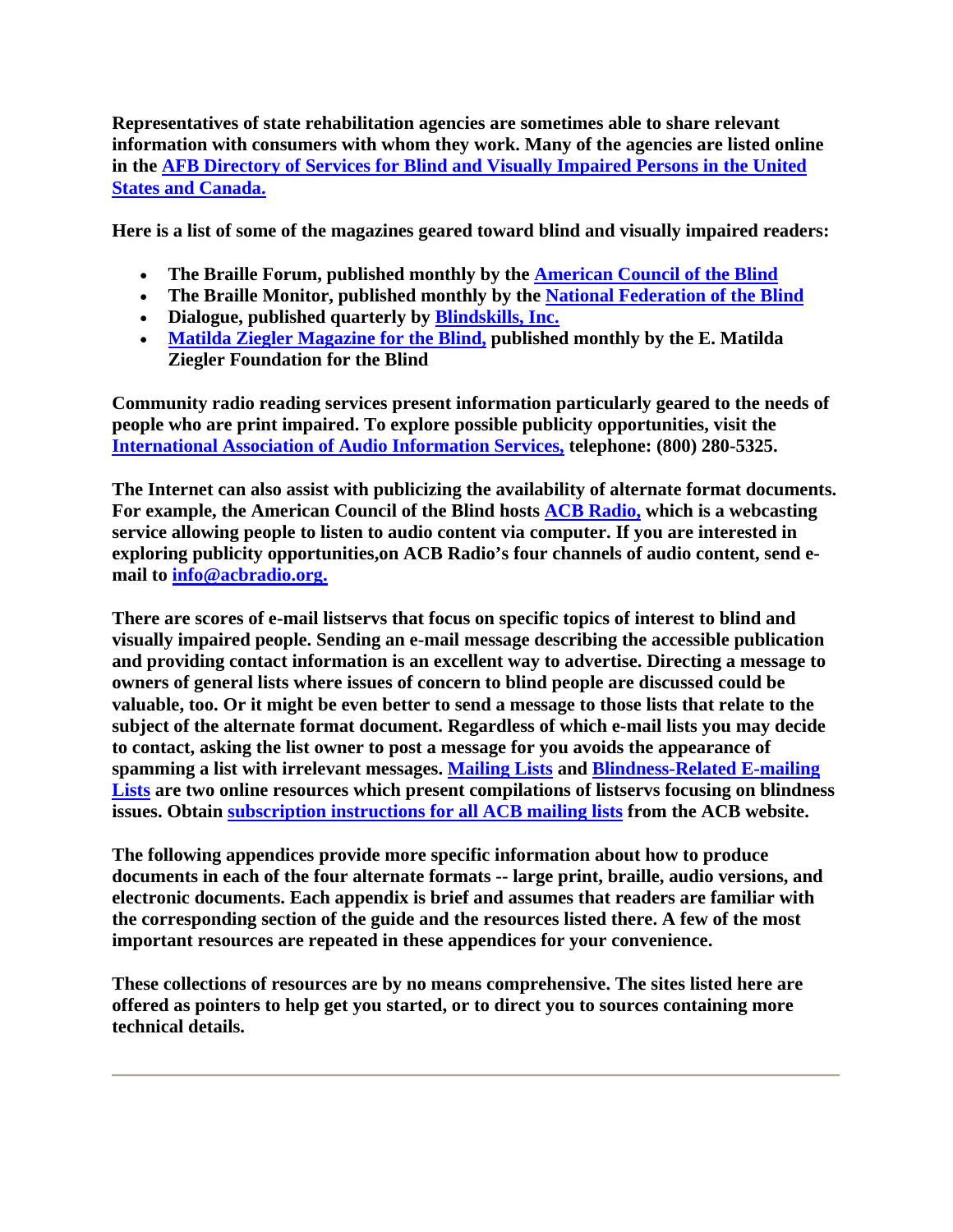## **APPENDIX B: Resources to Assist with Production of Large Print**

**Although large print documents can be produced in-house, there may be times when the expertise of an outside contractor can be helpful. There are three primary collections of company listings to consult.**

**There is a database maintained by the American Foundation for the Blind. See the AFB Directory of Services for Blind and Visually Impaired Persons in the United States and Canada.**

**The American Printing House for the Blind maintains the Accessible Media Producers Database, which consists of companies that produce documents in accessible media.**

**Finally, the National Library Service maintains Sources of Custom-Produced Books, which is a comprehensive directory.**

**The Texas School for the Blind and Visually Impaired has also placed a short list of Suppliers and Publishers of Educational Resources in Large Print online.**

**The American Printing House for the Blind has developed a font, called APHont, specifically for low vision readers. According to the organization's web site, the font embodies characteristics "of size and shape that have been shown to enhance reading speed, comprehension, and comfort for readers of large print." APHont Suite, the complete set of APHont, will be ready for sale in the spring of 2002. Please be aware that the American Printing House for the Blind makes no claim that APHont is the appropriate typeface for students who are just learning to read.**

**Although accessible web pages should be created using cascading style sheets, an interesting reference exists to give sighted people a sense of How a Large Print Reader Could View Text on the Web.**

**Of general interest may be Large-Print.NET that bills itself as The Large Print & Low Vision Resource Network.**

## **APPENDIX C: Resources to Assist with Production of Braille Documents**

**There are many commercial organizations that can generate braille documents. Some companies are national in their focus, while other braille transcribers are local**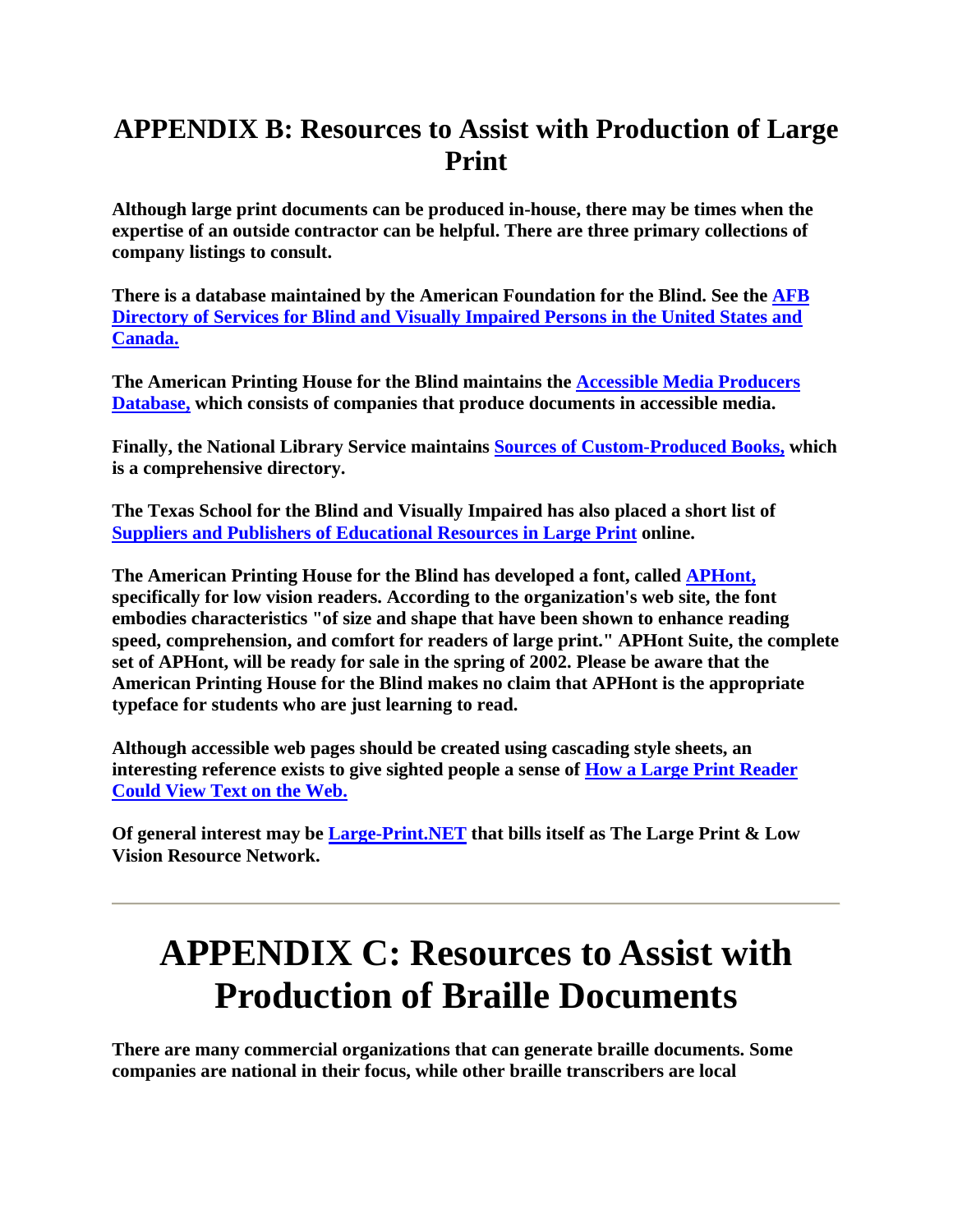**entrepreneurs who can be hired to proofread braille files or create a full product. There are three primary collections of company listings to consult when seeking a contractor.**

**AFB Directory of Services for Blind and Visually Impaired Persons in the United States and Canada provides a comprehensive listing.**

**The American Printing House for the Blind maintains the Accessible Media Producers Database, which consists of companies that produce documents in accessible media.**

**Finally, the National Library Service maintains Sources of Custom-Produced Books, which is a comprehensive directory.**

**Some other sites have compilations of resources worth considering, though company listings may overlap among all of these sites.**

- **http://www.acb.org/resources/transcribers.html"> American Council of the Blind's Braille Producers and Transcription Groups list**
- **Duxbury Systems' list of world wide braille producers**
- **National Braille Press' text file of individual transcribers who produce an individual copy of a braille document**

**Duxbury Systems has compiled a list of Sources of Braille Production Equipment, and the National Library Service for the Blind and Physically Handicapped has compiled a similar list of Braille embossers in one of its reference circulars.**

**Duxbury Systems Vendors of Graphics Products available to those who may be interested in producing tactile graphics.**

**There are a few free braille translators that may be useful. These software packages can generate basic braille files that can be forwarded online to end users and/or proofreaders, as well as to contractors. Such individuals or contractors can then emboss the files on paper and provide them to a company for distribution to blind or visually impaired customers. These free braille translators can usually do a decent job of providing basic braille texts. Be sure to read any accompanying documentation carefully to be sure that you can install and run the package on your computer system. Two of these free braille translators are: TurboBraille, and NFBTRANS.**

## **APPENDIX D: Resources to Assist with Production of Audio Formats**

**Since audio versions of documents can often be recorded without specialized equipment, we present only a few resources here. When searching for companies with which to contract**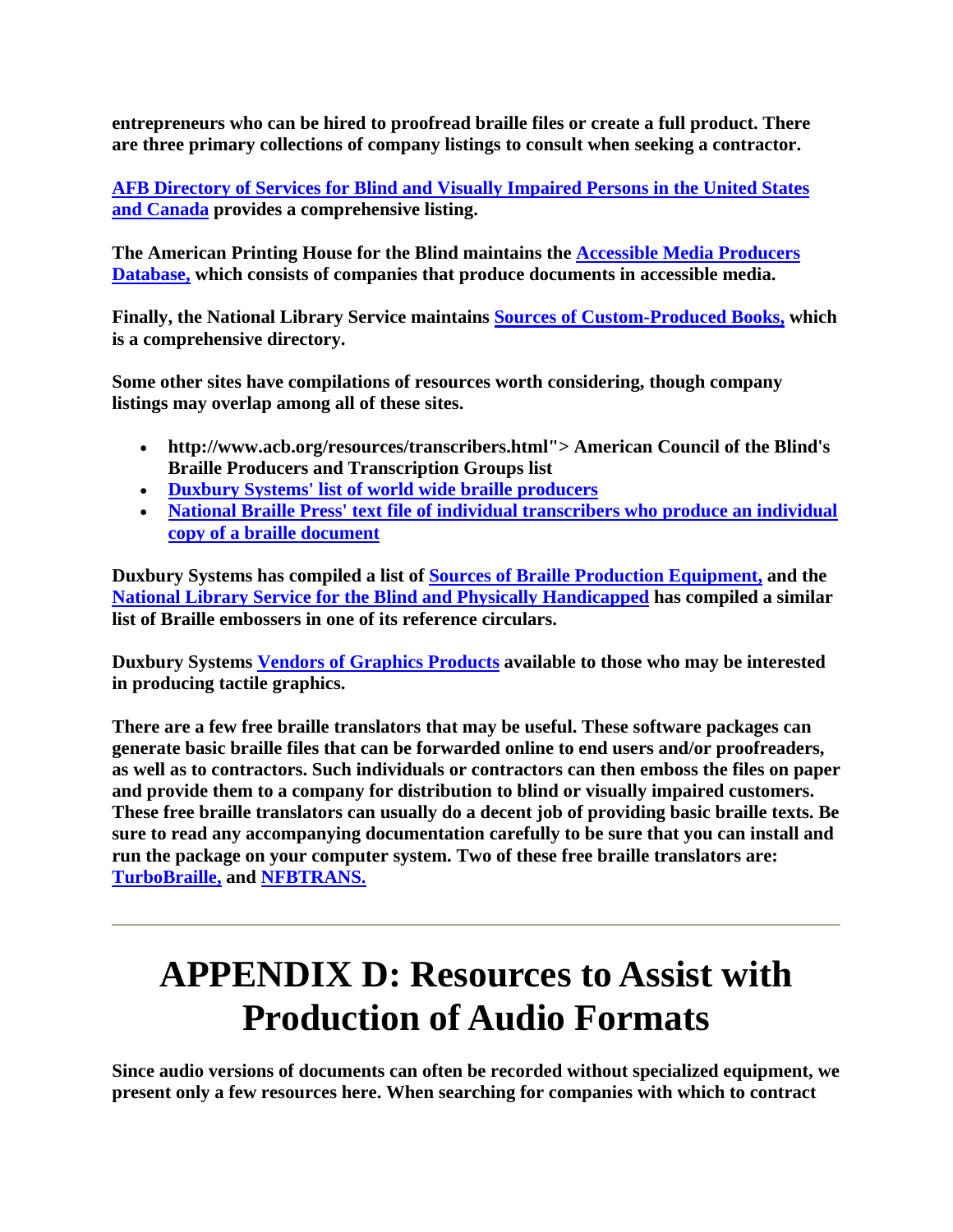**for small recording jobs, it may be helpful to contact local organizations, focusing on those for-profit companies included in the three main resources below. The American Foundation for the Blind and the American Printing House for the Blind both have experience in producing recordings for blind people, and there certainly are other companies with specific relevant experience. There are three primary collections of company listings to consult.**

**AFB Directory of Services for Blind and Visually Impaired Persons in the United States and Canada provides a comprehensive listing.**

**The American Printing House for the Blind maintains the Accessible Media Producers Database, which consists of companies that produce documents in accessible media.**

**Finally, the National Library Service maintains Sources of Custom-Produced Books. The NLS publication The Art and Science of Audio Book Production, although somewhat technical in nature, may be a helpful resource for those who are contemplating audioformat productions in-house.**

## **APPENDIX E: Resources to Assist with Production of Electronic Documents**

**A number of resources are listed here to assist with the generation of accessible World Wide Web pages and the provision of electronic documents in specialized formats for the World Wide Web. Resources have been grouped together for easy reference. You will find that many of these sites are worth exploring due to the quality and breadth of information they contain. Visit the sites often because information is updated and expanded frequently.**

## **Miscellaneous General Web Sites Concerning Accessibility**

**Here are three resources that offer useful information about overall issues related to information access for people with disabilities:**

- **The Information Technology Technical Assistance and Training Center**
- **Microsoft's Accessibility Homepage**
- **TRACE Research & Development Center**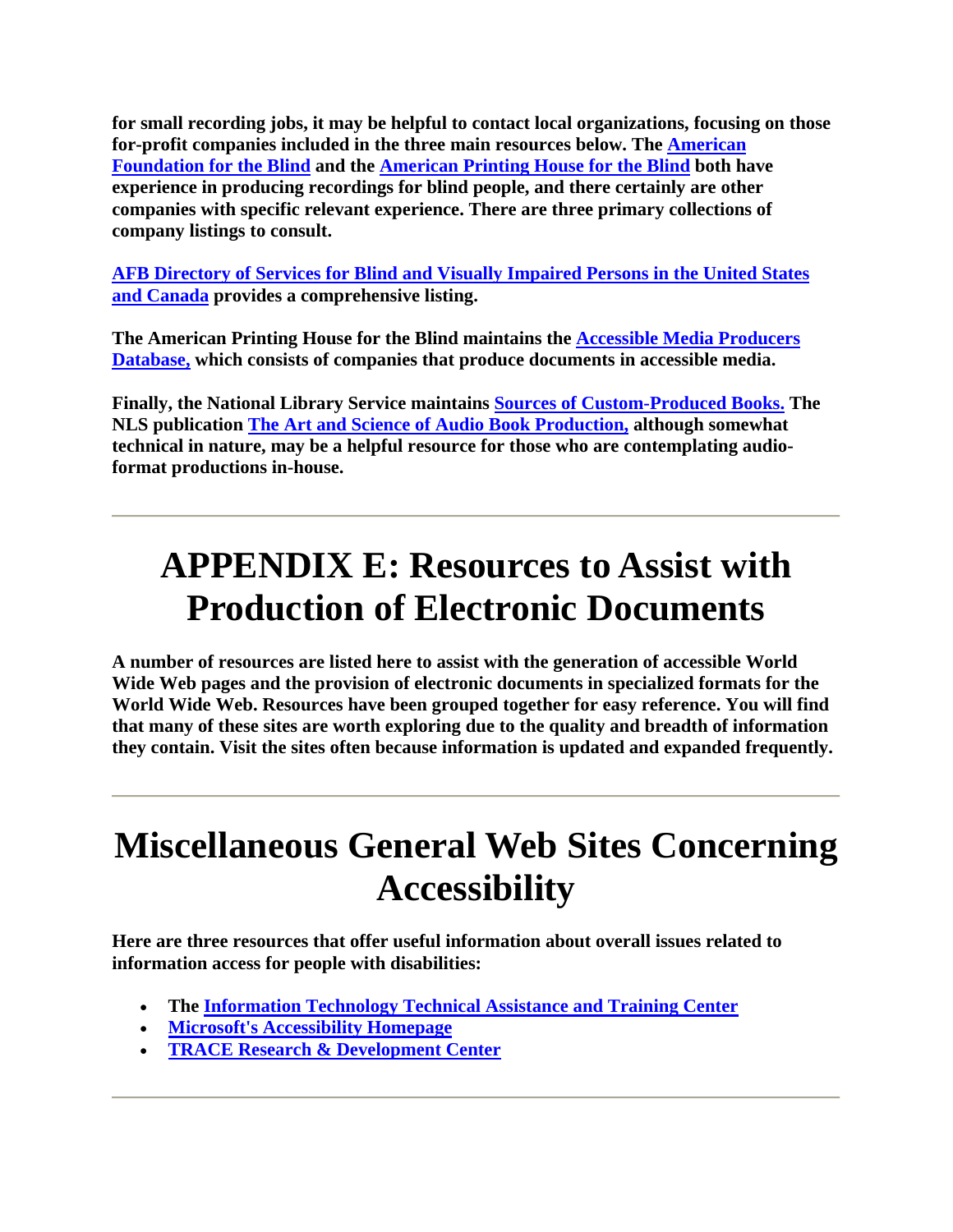# **Web Page Accessibility Provisions and Guidelines**

**Many sites offer advice with regard to ensuring accessibility of the World Wide Web for people with disabilities. Federal agencies and some states have specific mandates that must be followed, and an agency's resources and directives certainly should be considered and addressed first. Here are several sites to consult.**

**As a result of recent regulations implementing Section 508 of the Vocational Rehabilitation Act the federal government has published provisions that relate to web page accessibility.**

**Also become familiar with the World Wide Web Consortium's Web Accessibility Initiative. Some of the specific pages on this site that may be especially important are: HTML Techniques for Web Content Accessibility Guidelines 1.0 and information about web style sheets.**

**Note that the Web Accessibility Initiative's Content Accessibility Guidelines are evolving; be sure to consult the most up-to-date version.**

**Three other references are:** 

- **The IBM Accessibility Center Web Accessibility Checklist**
- **The TRACE Research & Development Center's Designing More Usable Web Sites**
- **Web Accessibility in Mind**

## **Web Page Accessibility Tutorials**

**A number of tutorials outlining the technical details of making web pages accessible are located on sites like these:**

- **The federal government's collection of resources on its Section 508 site.**
- **The HTML Writers' Guild Course on Accessible Web Design**
- **The Information Technology Technical Assistance and Training Center's Course on Web Accessibility for Section 508**
- **Web Accessibility Initiative**

## **Tools for Web Page Assessment**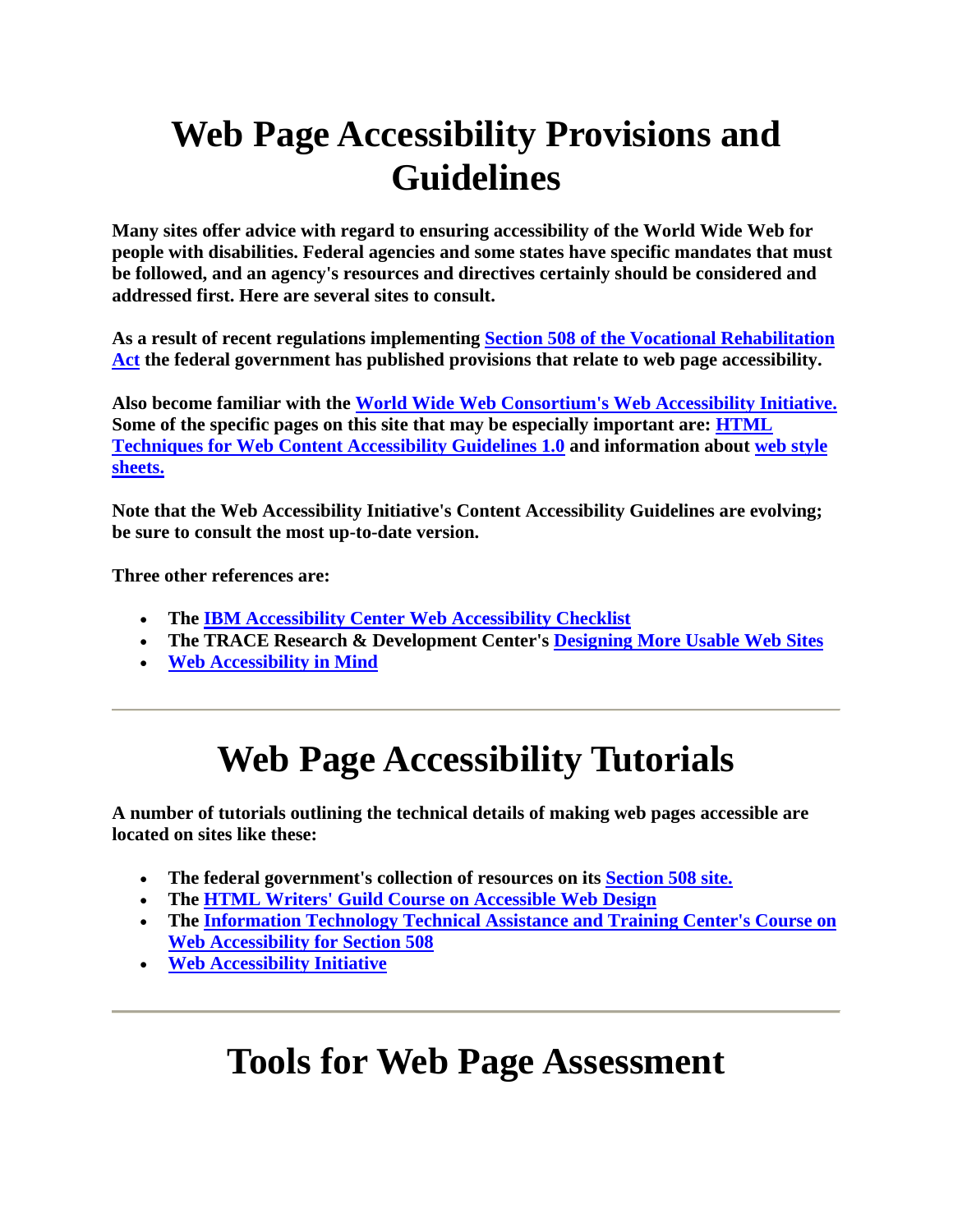**Some of the tools for validating or assessing web pages are listed below in alphabetical order. Each tool has its strengths, so it is worthwhile to read about each of them before deciding which one(s) to use. Some tools are free, while others are not. Regardless of the tool(s) you use to assess your web pages, keep in mind that no tool can replace human judgment or feedback from site visitors with disabilities. Accessibility assessment tools can only help to pinpoint where there might be problems with a site. Take a look at the following list of validators and other tools to get you started:**

- **AccMonitor, AccRepair, and AccVerify**
- **A-Prompt Project**
- **Bobby WorldWide 3.2**
- **HTML Tidy**
- **InFocus and InSight software**
- **PageScreamer Suite of Products**
- **W3C HTML Validation Service**
- **The Wave**

**A list entitled Evaluation, Repair, and Transform Tools for Web Content Accessibility may also prove helpful.**

## **Miscellaneous Tools for Publishing Online in Special Formats**

**When you use Adobe's PDF or Microsoft's Reader format, you are encouraged to take steps to make the content accessible for that portion of the blind population which is able to use these formats to some degree. For guidance about how to make documents in these formats accessible, see the following: How To Create Accessible Adobe PDF Files Booklet and the Microsoft Reader - Accessibility Frequently Asked Questions.**

**The PowerPoint Accessibility Wizardhas been created to assist with the conversion of Microsoft PowerPoint documents to HTML.** 

**Popchart from CORDA Technologies is a tool which may help to make information in charts accessible to blind people.**

**Here are three web sites that may offer assistance with producing interactive forms. Before choosing a particular company's product, be sure to consider what assistive technology blind and visually impaired users are likely to have available and which operating systems individuals who need to complete the forms are using on their computers. Explore what these companies have to offer:**

**Accelio Products and Services Accessibility**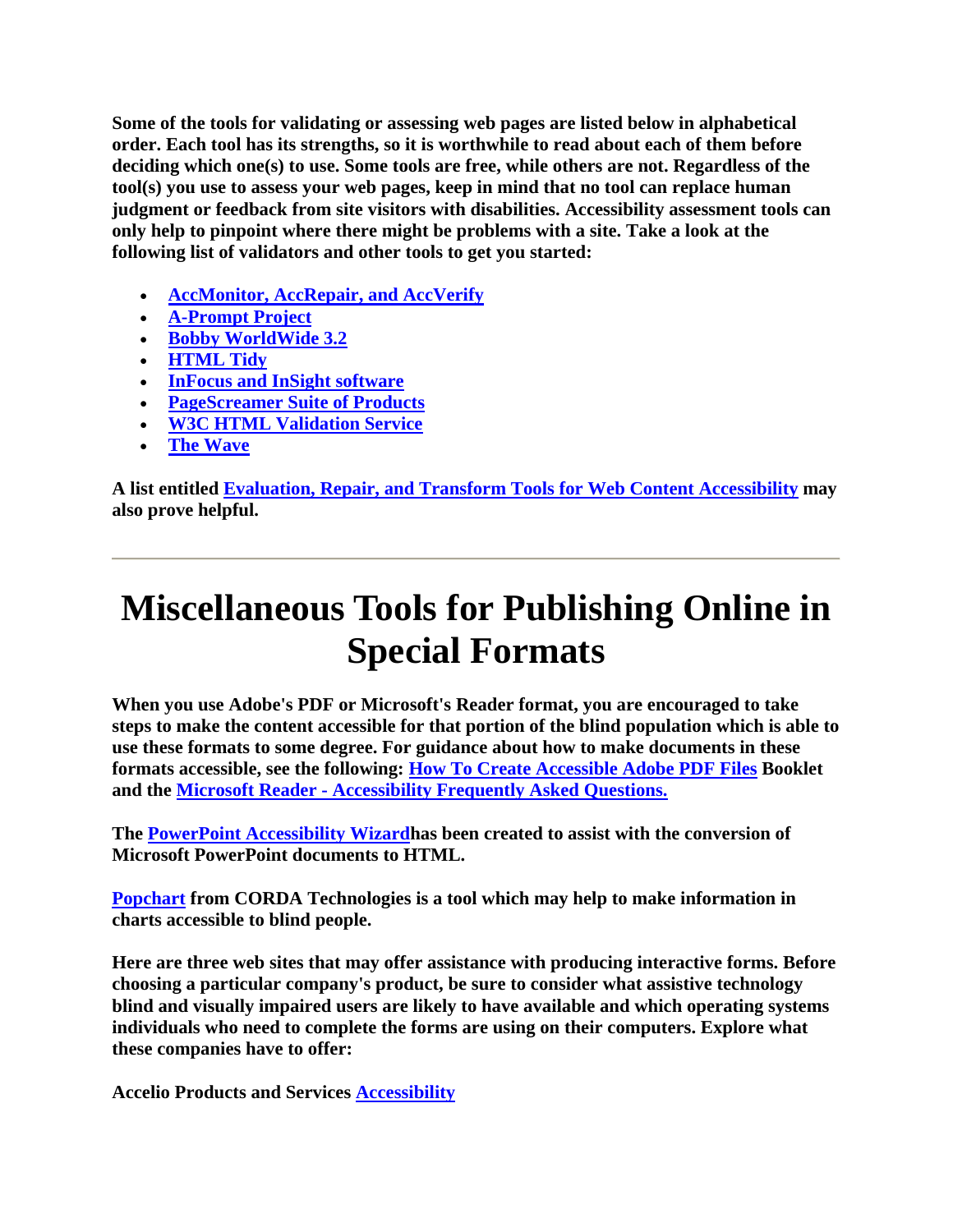- **Adobe Systems Incorporated Information and Resources**
- **Intercon Associates Inc. Accessible FormNet**

## **Multimedia**

**For general information about audio description, the CPB-WGBH National Center for Accessible Media offers tutorials and tools that explain How to Add Audio Description and How to Add Captioning to online videos.**

**Some efforts to make Flash® accessible to blind and visually impaired people have been undertaken. For two resources about Flash accessibility, see: Macromedia - Flash Accessibility and Making Flash Accessible.**

## **Providing Simultaneous Text and Audio Access**

**Several general sites can be consulted for an overview of the state-of-the-art with respect to offering simultaneous text and audio access to documents in the DAISY/NISO format. The text markup is an XML tag set using a Document Type Definition (DTD) that will continue to be enhanced. The audio is contained in computer audio files, such as PCM, WAV, or MPEG/MP3. The Synchronized Multimedia Integration Language (SMIL) synchronizes the text with XML markup and the audio file. Of special importance are the DAISY Structure Guidelines for Producing Content.**

**A white paper and an article each give an overview describing why this format is valuable. These documents are: Get Ready: Digital Talking Books Are Coming! and Surpassing Gutenberg --Access to Published Information for Blind Readers.**

**To experience a sample of a basic text in the DAISY/NISO format, look and listen to Martin Luther King Jr.'s "I Have a Dream" speech in the DAISY/NISO Format.**

**DAISY is one of the several consortia involved in establishing standards. The National Library Service for the Blind and Physically Handicapped also participates in the development of Standards for the provision of simultaneous text and audio. Finally, the Open eBook Forum has a special-interest group concerned with accessibility as it pertains to electronic books.**

**For specific information about SMIL, review the tutorial for the audio format with which you are working. SMIL Tutorials are located at the Rich Media Resource Center.**